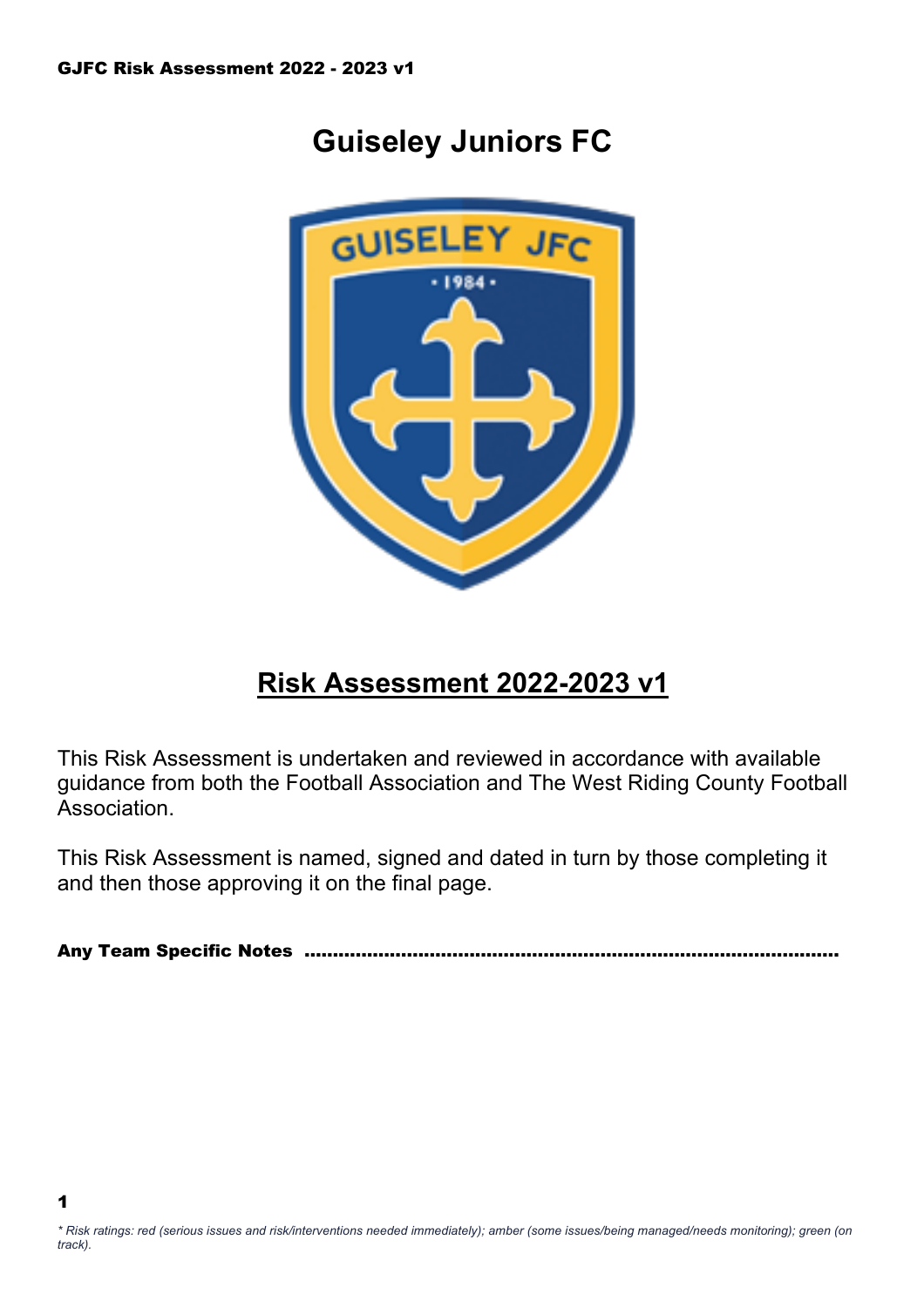| <b>EVENT DETAILS</b>                                                                              |             |
|---------------------------------------------------------------------------------------------------|-------------|
| <b>EVENT: (e.g. Under-10s training and matches)</b>                                               | DATE:       |
| Insert your team please                                                                           | August 2022 |
| NAME, ROLE FOR SESSION AND CONTACT NUMBER:                                                        |             |
| Insert your name etc as team manager please                                                       |             |
| SECOND ADULT NAME, ROLE FOR SESSION AND CONTACT NUMBER:                                           |             |
| Insert your full level 1 or DBS assistants/coach(es) details please                               |             |
| DESIGNATED SAFEGUARDING PERSON NAME AND CONTACT DETAILS:                                          |             |
| Nicky Clarke Club Secretary and Child Welfare Officer 07818 455390<br>nicky@guiseleyjuniors.co.uk |             |

#### **VENUE DETAILS**

VENUE NAME AND ADDRESS:

Training

Ben Rhydding Sports Club, Ben Rhydding, Ilkley, LS29 8AW.

St Marys High School, All Weather Pitches, Bradford Road, Menston, Ilkley, West Yorkshire LS29 6AE

Guiseley AFC, All Weather Pitch Nethermoor Park, Otley Rd, Leeds LS20 8BT

Matches – (Grass) **INSERT FOR TEAM** For address if not known - See GJFC Emergency Action Plan Guidance and please insert pitch address

| <b>VENUE LEAD CONTACT NAME:</b>  | <b>CONTACT NUMBER:</b> |
|----------------------------------|------------------------|
| Ben Rhydding Sports Club,        | BR 01943 607497        |
| St Marys High School, Jackie Ash | St M 01943 883000      |
| Guiseley AFC - Trudi Hannaford   | GAFC 07507750583       |
|                                  |                        |

2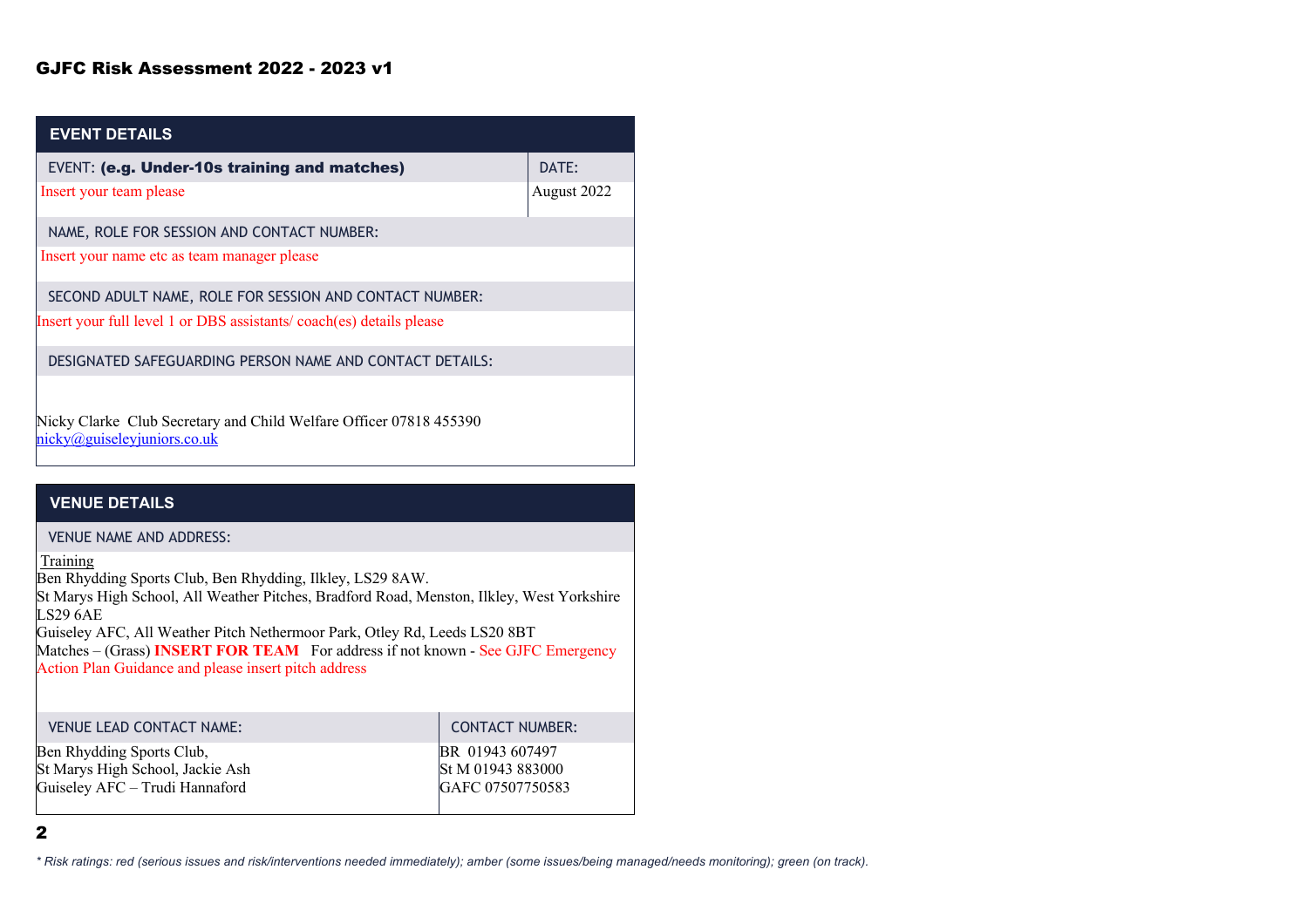| <b>EMERGENCY PROCEDURES</b>                                           |                                          |
|-----------------------------------------------------------------------|------------------------------------------|
| <b>Emergency Action Plan:</b>                                         | $YE$ Yes<br>S                            |
| <b>Location of nearest defibrillator:</b>                             | See Teams Specific Emergency Action Plan |
| Name of designated runner to<br>bring defibrillator to incident site: | See Teams Specific Emergency Action Plan |
| <b>Emergency vehicle access:</b>                                      | See Teams Specific Emergency Action Plan |

| <b>CLUB POLICIES AND PROCEDURES BEING FOLLOWED</b>     | <b>YE</b><br>S | <b>NO</b> |
|--------------------------------------------------------|----------------|-----------|
| <b>Safeguarding children</b>                           | Yes            |           |
| Social media use                                       | Yes            |           |
| Use of photograph and filming                          | <b>Yes</b>     |           |
| <b>Anti-bullying</b>                                   | Yes            |           |
| <b>Code of Conduct, including acceptable behaviour</b> | Yes            |           |
| <b>Equality, diversity and inclusion</b>               | Yes            |           |
| <b>Managing challenging behaviour</b>                  | Yes            |           |
| Other(s): e.g. parent/carer consent                    | Yes            |           |

| <b>INSURANCE COVER</b>                                        | <b>YE</b><br>l Si | <b>NO</b> |
|---------------------------------------------------------------|-------------------|-----------|
| <b>Personal Accident and Public Liability insurance cover</b> | Yes               |           |
| GJFC have this via Sportsguard through WRCFA                  |                   |           |

3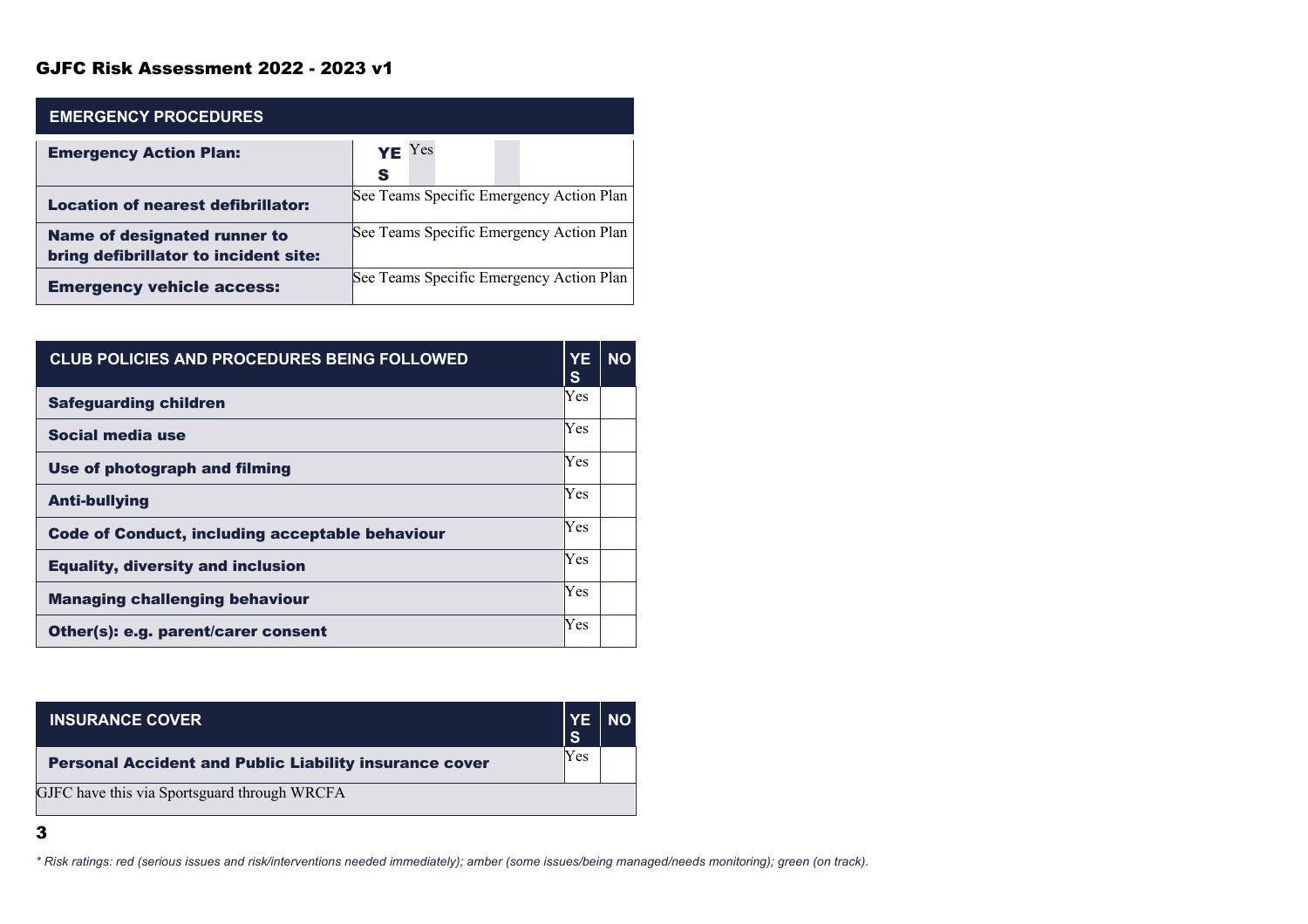| Area of risk                                                              | Is there an<br>additional risk to<br>children?                                                                                                                                 | Is there an<br>additional risk to<br>disabled <sup>1</sup> or<br>impairment-<br>specific<br>participants<br>(children and<br>adults)                      | Risk rating: red,<br>amber, green (RAG)* | <b>Solution/mitigation</b><br>(Consider what<br>if?                                                                                                                                                                                                                                                                     | <b>Solution/mitigation</b><br><b>RAG rating</b> | <b>Review post-</b><br>activity and by<br>whom                                                                                                       |
|---------------------------------------------------------------------------|--------------------------------------------------------------------------------------------------------------------------------------------------------------------------------|-----------------------------------------------------------------------------------------------------------------------------------------------------------|------------------------------------------|-------------------------------------------------------------------------------------------------------------------------------------------------------------------------------------------------------------------------------------------------------------------------------------------------------------------------|-------------------------------------------------|------------------------------------------------------------------------------------------------------------------------------------------------------|
| <b>Extreme weather</b><br>conditions -<br>windchill, rain,<br>temperature | Extreme weather<br>conditions can cause a hugedisability. Team Manager<br>variety of risks, such as<br>flooding, Cold standing<br>water, frost, snow                           | Possibly, it depends on the<br>to check with players<br>parents / carer to assess this<br>and be prepared to take<br>appropriate action when<br>necessary | Amber                                    | Referee and Team Manager Green<br>or club officials will call<br>off the fixture or training<br>session, if extreme weather<br>expected.<br>Less extreme weather eg<br>very cold but clear and on<br>AWP ensure clothing<br>appropriate-warm 'beanie'<br>hats, gloves, tracksuits,<br>limit standing esp<br>goalkeepers |                                                 | Team Managers check<br>weather and forecasts day<br>before / evening before and<br>few hours prior to matches<br>and training and act<br>accordingly |
| <b>Extreme weather</b><br>conditions - heat,<br>sun and humidity          | $\overline{\text{To some children yes - may}}$<br>be anything from asthmatic to disability. Team Manager to<br>more sun sensitive skin so<br>more vulnerable in hot<br>weather | Possibly, it depends on the<br>check with players parents /<br>carer to assess this and be<br>prepared to take appropriate<br>action when necessary       | Amber                                    | Manager checks on individual<br>cases if any more vulnerable.<br>Own water and additional<br>drinks (all personal)<br>Regular rest and drinks breaks<br>in shaded area where possible.<br>Own Sun cream                                                                                                                 | Green                                           | Team Managers to remind<br>parents regarding information<br>provided to ensure players<br>have adequate drinks and<br>suncream                       |

| <b>Consent to be</b> | Safeguarding, in some  | Possibly, it depends on the Amber | Consent given on the     | Green | Designated Safeguarding |
|----------------------|------------------------|-----------------------------------|--------------------------|-------|-------------------------|
| photographed/film    | cases a child may be a | disability. Team Manager          | Players Annual           |       | Officers (DSO) CWO      |
| led                  | Ward of Court or other | to check with players             | Registration Form. Club  |       | check                   |
|                      | legal restriction      | parents / carer to assess this    | Secretary & CWO/DSO      |       |                         |
|                      |                        | and be prepared to take           | follow up any concerns / |       |                         |
|                      |                        | appropriate action when           | issues and advises       |       |                         |
|                      |                        | necessary                         | accordingly and as       |       |                         |
|                      |                        |                                   | necessary                |       |                         |
|                      |                        |                                   |                          |       |                         |

4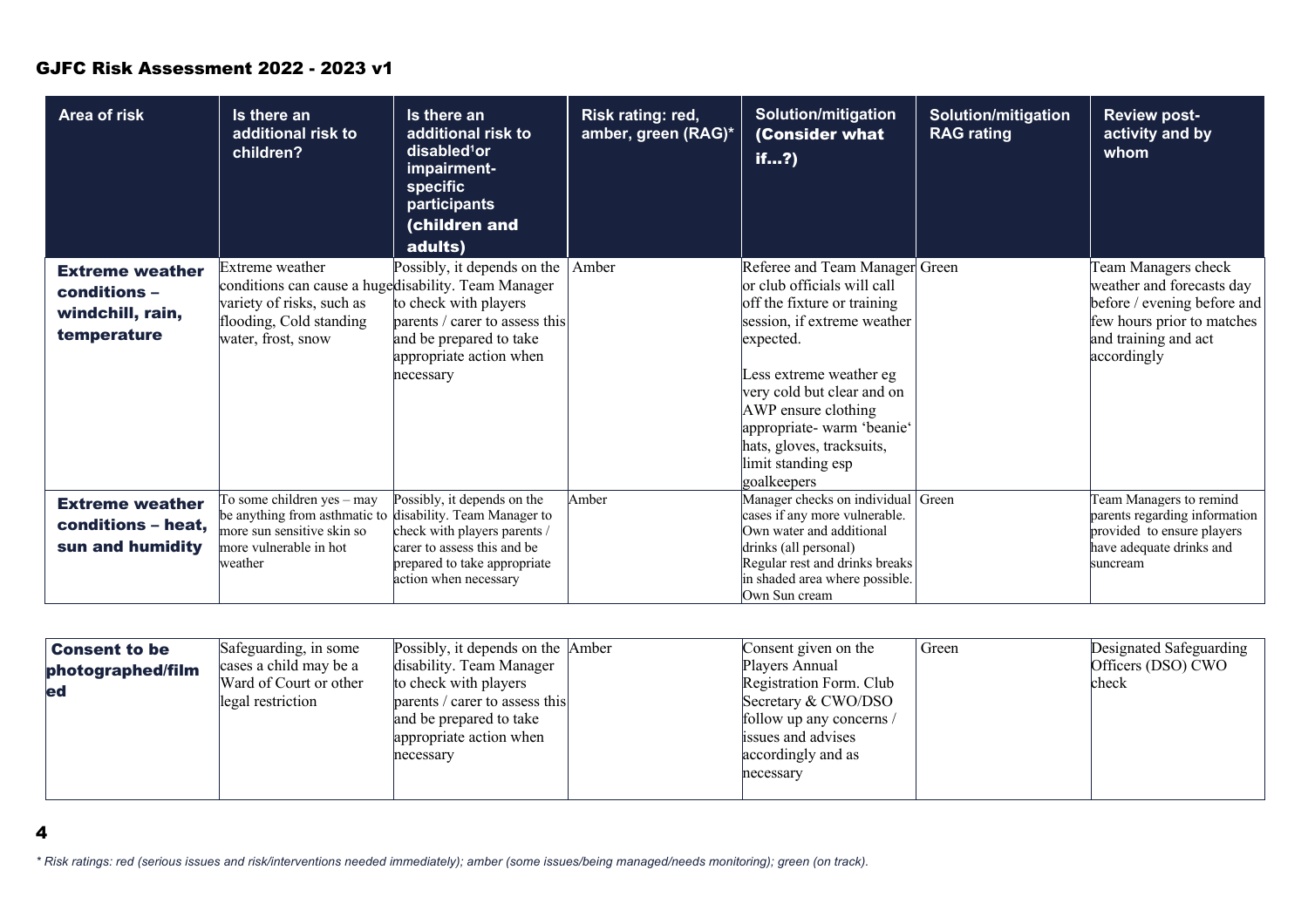| Area of risk                                                                                                                                                                                           | Is there an<br>additional risk to<br>children?                                                 | Is there an<br>additional risk to<br>disabled <sup>1</sup> or<br>impairment-<br>specific<br>participants<br>(children and<br>adults)                                                        | Risk rating: red,<br>amber, green (RAG)* | <b>Solution/mitigation</b><br>(Consider what<br>if?                                                                                                                                                                                                                                                                                                                                                                                                                                                                       | <b>Solution/mitigation</b><br><b>RAG</b> rating | <b>Review post-</b><br>activity and by<br>whom                                                                 |
|--------------------------------------------------------------------------------------------------------------------------------------------------------------------------------------------------------|------------------------------------------------------------------------------------------------|---------------------------------------------------------------------------------------------------------------------------------------------------------------------------------------------|------------------------------------------|---------------------------------------------------------------------------------------------------------------------------------------------------------------------------------------------------------------------------------------------------------------------------------------------------------------------------------------------------------------------------------------------------------------------------------------------------------------------------------------------------------------------------|-------------------------------------------------|----------------------------------------------------------------------------------------------------------------|
| <b>Consent for</b><br>contact via<br>social media and<br>to have info on/be<br>visible on social<br>media                                                                                              | Safeguarding, in some<br>cases a child may be a<br>Ward of Court or other<br>legal restriction | Possibly, it depends on the Amber<br>disability. Team Manager<br>to check with players<br>parents / carer to assess this<br>and be prepared to take<br>appropriate action when<br>necessary |                                          | Consent given on the<br>players Annual<br>Registration Form. Club<br>Secretary follows up any<br>concerns / issues and<br>advises accordingly                                                                                                                                                                                                                                                                                                                                                                             | Green                                           | Designated Safeguarding<br>Officers (DSO) CWO<br>check                                                         |
| <b>Conduct &amp;</b><br>behaviour<br>concerns abuse<br>of match officials<br>and the<br>unacceptable<br>behaviour by over<br>competitive<br>parents,<br>spectators and<br>coaches on the<br>sidelines. | some cases-Team<br>Manager support /advice<br>DSO/CWO                                          | Yes and could be higher in Yes and could be higher in Amber<br>some cases-Team<br>Manager support /advice<br>DSO/CWO                                                                        |                                          | GJFC follow The FA's<br>Respect programme aimed monitoring<br>at tackling unacceptable<br>behaviour & have specific<br>Codes of Conduct for all to<br>observe eg The Football<br>Association's Respect<br>Code of Conduct for<br>coaches, team managers<br>and club officials and The<br>FA's Respect Code of<br>Conduct for spectators and<br>parents/carers and likewise<br>for Players. So is clarity re:<br>acceptable/ unacceptable<br>practice and both Club and<br>County FA disciplinary<br>procedures to back up | Amber due continued                             | <b>Full GJFC Management</b><br>Committee supporting<br>DSO /CWO or any<br>volunteer raising issue.<br>Ongoing. |

*\* Risk ratings: red (serious issues and risk/interventions needed immediately); amber (some issues/being managed/needs monitoring); green (on track).*

5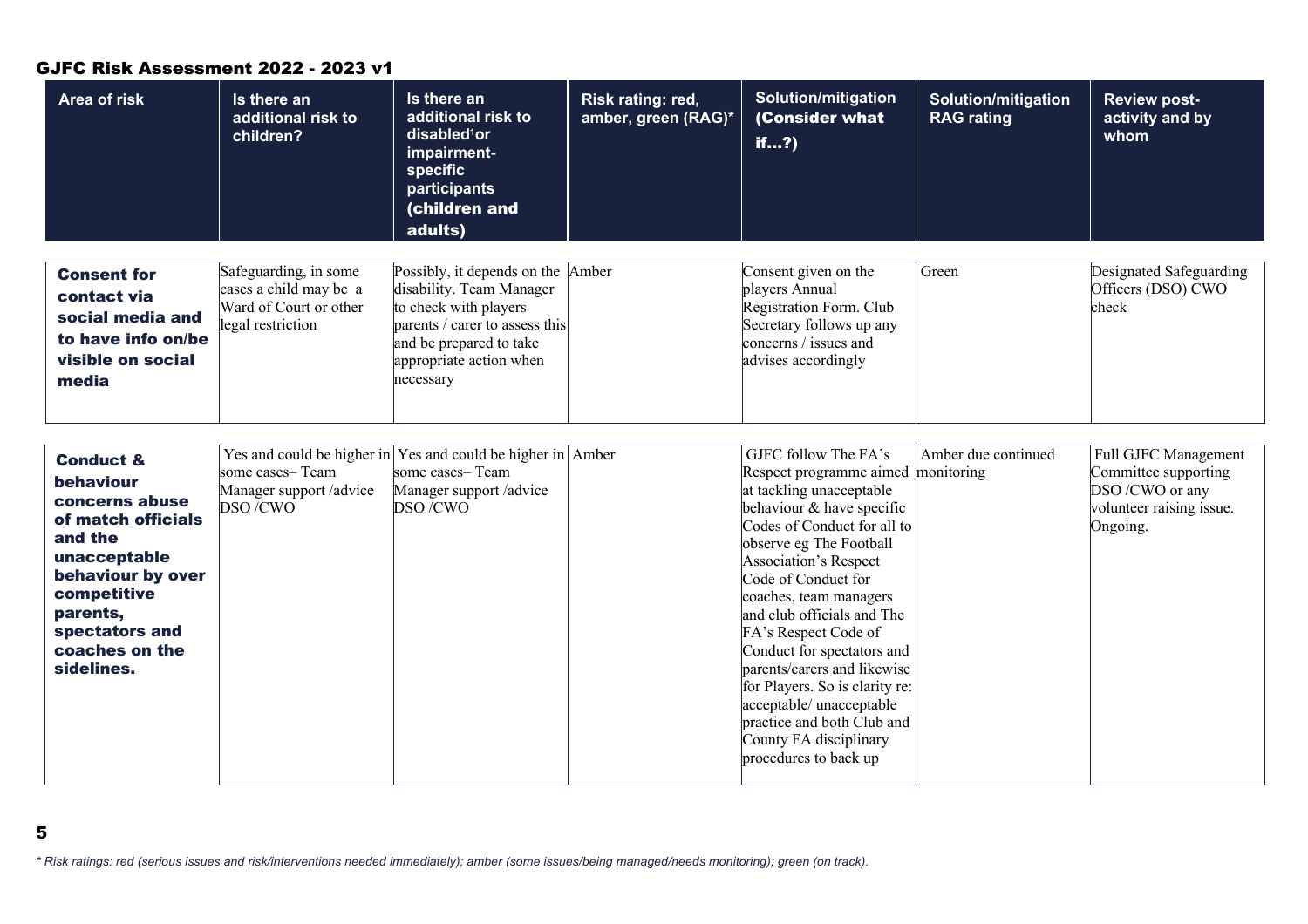| Area of risk                                                                                                                          | Is there an<br>additional risk to<br>children? | Is there an<br>additional risk to<br>disabled <sup>1</sup> or<br>impairment-<br><b>specific</b><br>participants<br><b>children and</b><br>adults) | Risk rating: red,<br>amber, green (RAG)* | <b>Solution/mitigation</b><br>(Consider what<br>if?                                                                                                                                                                                                  | <b>Solution/mitigation</b><br><b>RAG rating</b> | <b>Review post-</b><br>activity and by<br>whom                                                                                                                                |
|---------------------------------------------------------------------------------------------------------------------------------------|------------------------------------------------|---------------------------------------------------------------------------------------------------------------------------------------------------|------------------------------------------|------------------------------------------------------------------------------------------------------------------------------------------------------------------------------------------------------------------------------------------------------|-------------------------------------------------|-------------------------------------------------------------------------------------------------------------------------------------------------------------------------------|
| <b>Clear procedures</b><br>for referring<br>safeguarding<br>concerns and<br>managing<br>allegations against<br><b>GJFC Volunteers</b> | Yes, if these are not<br>followed              | Possibly yes if these are not Amber<br>followed and any further<br>agreed reasonable<br>adjustments                                               |                                          | Promoting safeguarding<br>awareness. Use of FA's<br>Whole Game System by<br>CWOs/ DSO and club<br>secretary to keep track of<br>safeguarding training and<br>DBS Checks.<br>Promotion of culture of<br>listening to children<br>throughout the club. | Green                                           | Continued monitoring of<br>FA's Whole Game System<br>by CWOs/ DSO and club<br>secretary to e keep track of<br>safeguarding training and<br>DBS Checks for all<br> volunteers. |

| <b>Children and</b> | Yes, if these are not | Possibly yes if these are not Red | CWOs/ DSO details and                 | Amber (as continuous | Continued monitoring of    |
|---------------------|-----------------------|-----------------------------------|---------------------------------------|----------------------|----------------------------|
| parents/ carers     | available             | available                         | contacts on documentation monitoring) |                      | by CWOs/ DSO and club      |
| have DSO details    |                       |                                   | and website. All made                 |                      | secretary, any concerns to |
| & how to raise      |                       |                                   | aware. All Managers and               |                      | be dealt with immediately  |
| <b>concerns</b>     |                       |                                   | Committee DBS checked                 |                      | also to keep track of      |
|                     |                       |                                   | and complete FA                       |                      | safeguarding training and  |
|                     |                       |                                   | Safeguarding training and             |                      | DBS Checks for all         |
|                     |                       |                                   | are in date. Club has                 |                      | volunteers.                |
|                     |                       |                                   | Child Welfare and                     |                      |                            |
|                     |                       |                                   | Safeguarding Children                 |                      |                            |
|                     |                       |                                   | Policy and                            |                      |                            |
|                     |                       |                                   | Club Complaints $\&$                  |                      |                            |
|                     |                       |                                   | Disciplinary Procedure                |                      |                            |
|                     |                       |                                   | Separately Club has                   |                      |                            |
|                     |                       |                                   | Whistle-blowing Policy inc            |                      |                            |
|                     |                       |                                   | links for the FA's                    |                      |                            |
|                     |                       |                                   | safeguarding team, Police             |                      |                            |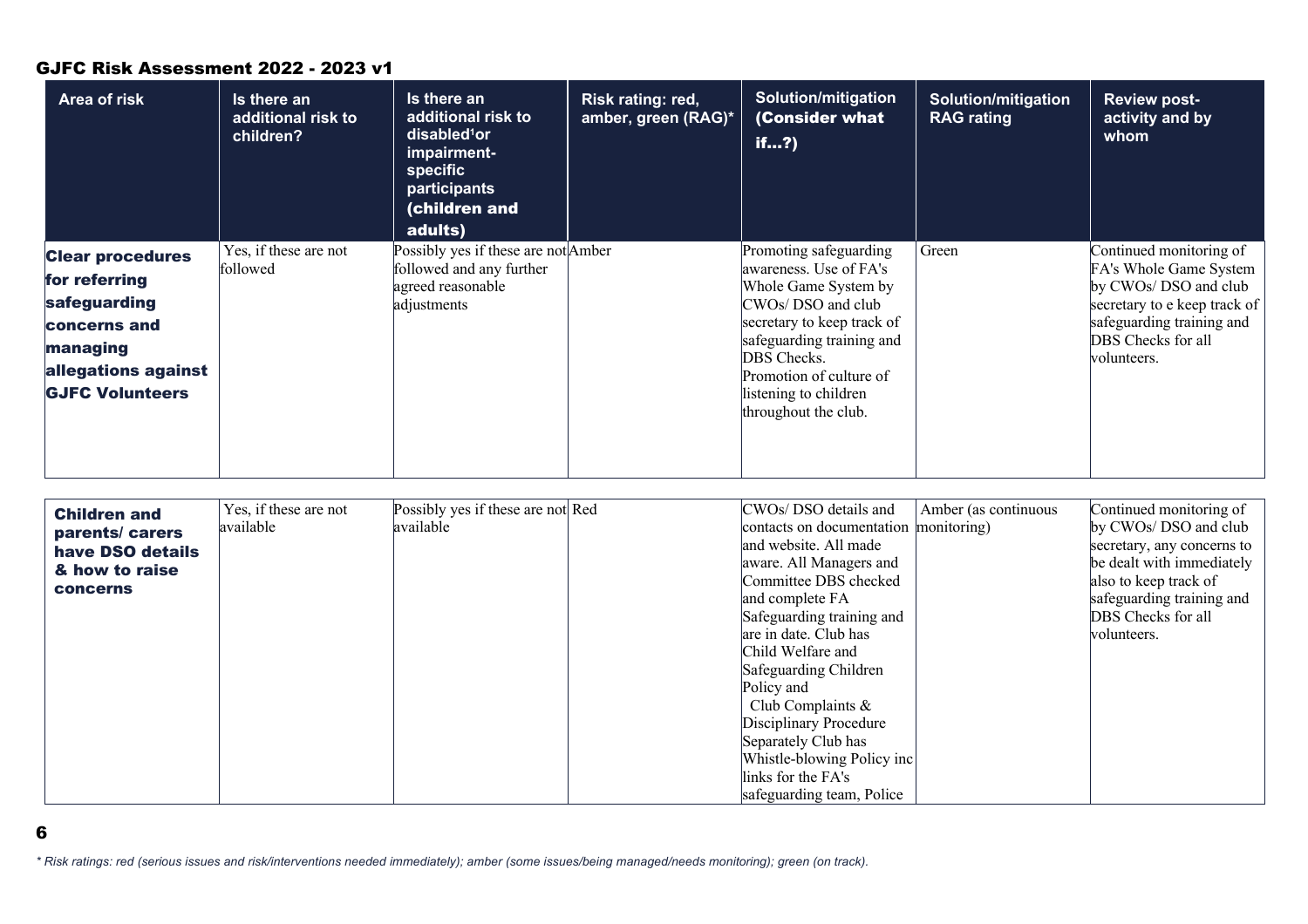|  | etc. |  |
|--|------|--|
|  |      |  |
|  |      |  |
|  |      |  |
|  |      |  |

| Area of risk | Is there an<br>additional risk to<br>children? | <b>Is there an</b><br>additional risk to<br>disabled <sup>1</sup> or<br>impairment-<br>specific<br>participants<br>(children and | Risk rating: red,<br>amber, green (RAG)*   (Consider what | <b>Solution/mitigation</b><br>if? | Solution/mitigati<br>on RAG rating | <b>Review post-</b><br>activity and by<br>whom |
|--------------|------------------------------------------------|----------------------------------------------------------------------------------------------------------------------------------|-----------------------------------------------------------|-----------------------------------|------------------------------------|------------------------------------------------|
|              |                                                | adults)                                                                                                                          |                                                           |                                   |                                    |                                                |

| <b>Volunteer ratios:</b> | Yes – lead manager and      | check individual         | Amber | Discuss risks and how    | Green | Review learning and       |
|--------------------------|-----------------------------|--------------------------|-------|--------------------------|-------|---------------------------|
|                          | 2nd adult. Brief both on    | understanding with       |       | being managed. Clearly   |       | communicated across club. |
| junior players           | roles and responsibilities. | requirements and support |       | defined lead Manager and |       |                           |
|                          |                             |                          |       | support adult DBS roles. |       |                           |
|                          |                             |                          |       | Always minimum 2 adults  |       |                           |
|                          |                             |                          |       | for GJFC at Football     |       |                           |
|                          |                             |                          |       | Activity                 |       |                           |

| <b>Permanent goal</b> | Goalposts may collapse,       | Same | Amber | <b>BSI BS Standard goals used Green</b> | All Goals with exception of   |
|-----------------------|-------------------------------|------|-------|-----------------------------------------|-------------------------------|
| posts. Temporary      | paint splinters caused by     |      |       | BSEN 748 (2004) and BS                  | some Temp goalposts used      |
| goal posts            | rust, members of the public   |      |       | 8462 (2005) and FA Goal                 | for matches that GJFC         |
|                       | climbing on them and          |      |       | Post Safety Guidelines must             | provide for younger age       |
|                       | falling/ damaging. Fixing     |      |       | be followed at all times,               | groups are part of facilities |
|                       | nets with metal type 'cup     |      |       | clearly stated in GJFC H&S              | we hire from Leeds CC,        |
|                       | hooks'. Temp Goalposts        |      |       | Policy and procedures.                  | Schools etc. Any concerns     |
|                       | have a greater possibility of |      |       | GJFC do not use goals with              | and Manager to report to      |
|                       | collapse.                     |      |       | metal cup hooks, this is                | GJFC Committee to follow      |
|                       |                               |      |       | checked. Referee / Manager              | up asap with facility         |
|                       |                               |      |       | should clear the posts safe             | provider. Ensure spares       |
|                       |                               |      |       | prior to play/ training. Temp           | available for any temporary   |
|                       |                               |      |       | goals when not in use are put           | goal posts when needed.       |

7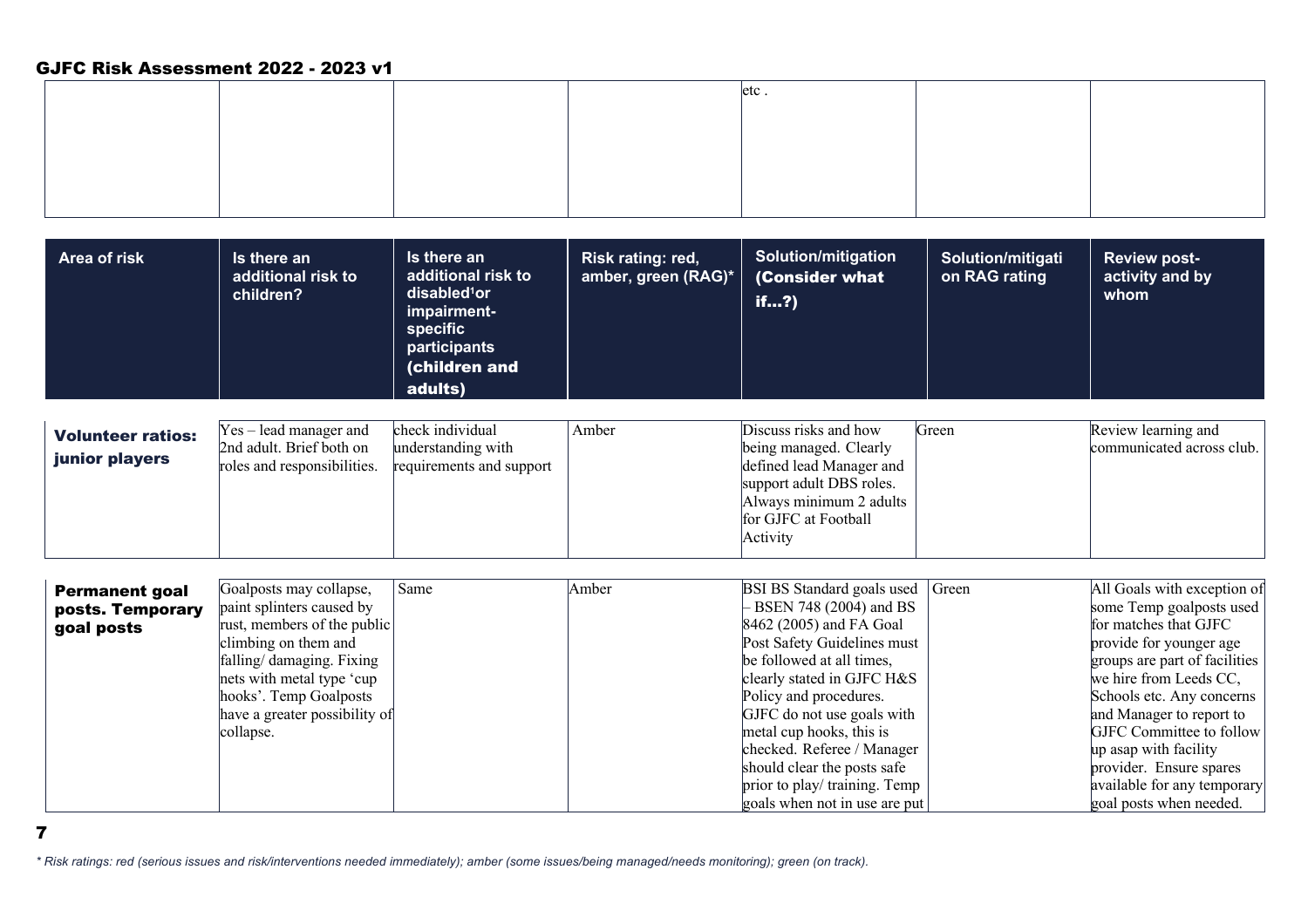|  |  | away and stored safely and<br>therefore checked safe when<br>assembled for use. |  |
|--|--|---------------------------------------------------------------------------------|--|
|  |  |                                                                                 |  |

| Area of risk             | Is there an<br>additional risk to<br>children? | Is there an<br>additional risk to<br>disabled <sup>1</sup> or<br>impairment-<br>specific<br>participants<br>(children and<br>adults) | Risk rating: red,<br>amber, green (RAG)* | <b>Solution/mitigation</b><br>(Consider what<br>if?    | Solution/mitigati<br>on RAG rating | <b>Review post-</b><br>activity and by<br>whom |
|--------------------------|------------------------------------------------|--------------------------------------------------------------------------------------------------------------------------------------|------------------------------------------|--------------------------------------------------------|------------------------------------|------------------------------------------------|
| <b>Grass Pitches</b>     | Players, Officials,                            | Officials, Parents/ Carers                                                                                                           | Amber                                    | Check the pitch, sports hall,                          | Green                              | All 'home' venues used by                      |
| <b>Uneven ground,</b>    | Members of the Public.                         | Siblings Members of the                                                                                                              |                                          | all weather surface or field                           |                                    | GJFC for Training and                          |
| presence of pot          |                                                | Public.                                                                                                                              |                                          | for any obstacle, item or                              |                                    | Matches are hired from                         |
| holes/objects,           |                                                |                                                                                                                                      |                                          | implement which may cause<br>harm or discomfort to any |                                    | either Schools, Leeds City<br>Council or other |
| surrounding area,        |                                                |                                                                                                                                      |                                          | player, official or spectator.                         |                                    | organisations. Hence it is                     |
| nails, metal, litter,    |                                                |                                                                                                                                      |                                          | Managers advised to have                               |                                    | the venue owner's                              |
|                          |                                                |                                                                                                                                      |                                          | 'Dog Poo' bags in their                                |                                    | responsibility to ensure                       |
| broken glass even        |                                                |                                                                                                                                      |                                          | Managers bag so when at                                |                                    | pitch is appropriately                         |
| inc Dog Excrement        |                                                |                                                                                                                                      |                                          | grass pitches that are                                 |                                    | assessed and continues to                      |
| $\ $ (& any other animal |                                                |                                                                                                                                      |                                          | accessible to Dog Walkers                              |                                    | be fit for purpose.                            |
| faeces)                  |                                                |                                                                                                                                      |                                          | Shaw Lane, High Royds &                                |                                    | However, GJFC check on a                       |
|                          |                                                |                                                                                                                                      |                                          | certain school pitches we                              |                                    | week by week basis for                         |
|                          |                                                |                                                                                                                                      |                                          | hire), Such bags also can be                           |                                    | hazards that can arise such                    |
|                          |                                                |                                                                                                                                      |                                          | employed to remove other                               |                                    | as damaged facilities. If                      |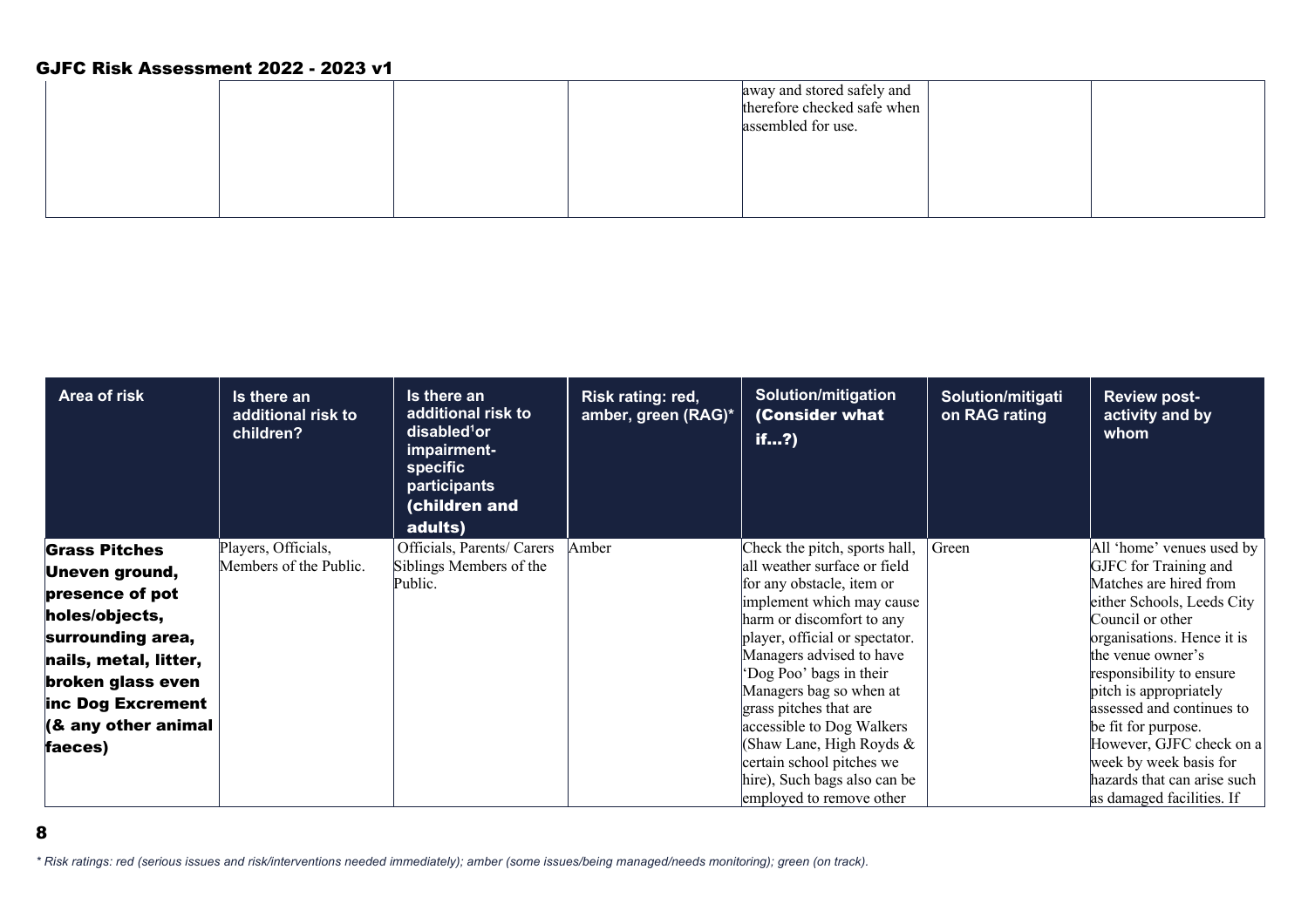9

|                                                                             |                                                |                                                                                                                                             |                                          | items listed.                                                                                                                                                                                                                                                                                                                                                          |                                    | issues arise from these<br>checks then our Managers<br>Coaches must report things<br>promptly to management<br>committee. This is so they<br>can be followed up with the<br>owners of the facilities we<br>use. If anything is unsafe<br>and cannot be made safe<br>then the match or training<br>session should not take<br>place.           |
|-----------------------------------------------------------------------------|------------------------------------------------|---------------------------------------------------------------------------------------------------------------------------------------------|------------------------------------------|------------------------------------------------------------------------------------------------------------------------------------------------------------------------------------------------------------------------------------------------------------------------------------------------------------------------------------------------------------------------|------------------------------------|-----------------------------------------------------------------------------------------------------------------------------------------------------------------------------------------------------------------------------------------------------------------------------------------------------------------------------------------------|
| <b>Area of risk</b>                                                         | Is there an<br>additional risk to<br>children? | Is there an<br>additional risk to<br>disabled <sup>1</sup> or<br>impairment-<br><b>specific</b><br>participants<br>(children and<br>adults) | Risk rating: red,<br>amber, green (RAG)* | <b>Solution/mitigation</b><br>(Consider what<br>if?                                                                                                                                                                                                                                                                                                                    | Solution/mitigati<br>on RAG rating | <b>Review post-</b><br>activity and by<br>whom                                                                                                                                                                                                                                                                                                |
| <b>Motor vehicles,</b><br>parking areas or<br>roads risk to<br>pedestrians. | action not carried out                         | Yes, if not considered and Yes, if not considered and<br>action not carried out                                                             | Amber                                    | All 'home' venues used by<br>GJFC for Training and<br>Matches are hired from either<br>Schools, Leeds City Council<br>or other organisations. So,<br>Managers know and follow<br>instructions and ensure all<br>involved with their team -<br>Players, Parents and families<br>and Volunteers are<br>communicated with and<br>aware of Vehicle for<br>facilities used. | Green                              | Any changes or<br>communications regarding<br>parking or access from<br>facilities are clearly<br>advised by Club Secretary<br>to those concerned.<br>Additional social<br>distancing requirements for<br>these areas and arriving and<br>departing have been briefed<br>and advised and agreed to<br>by Managers, Volunteers<br>and Parents. |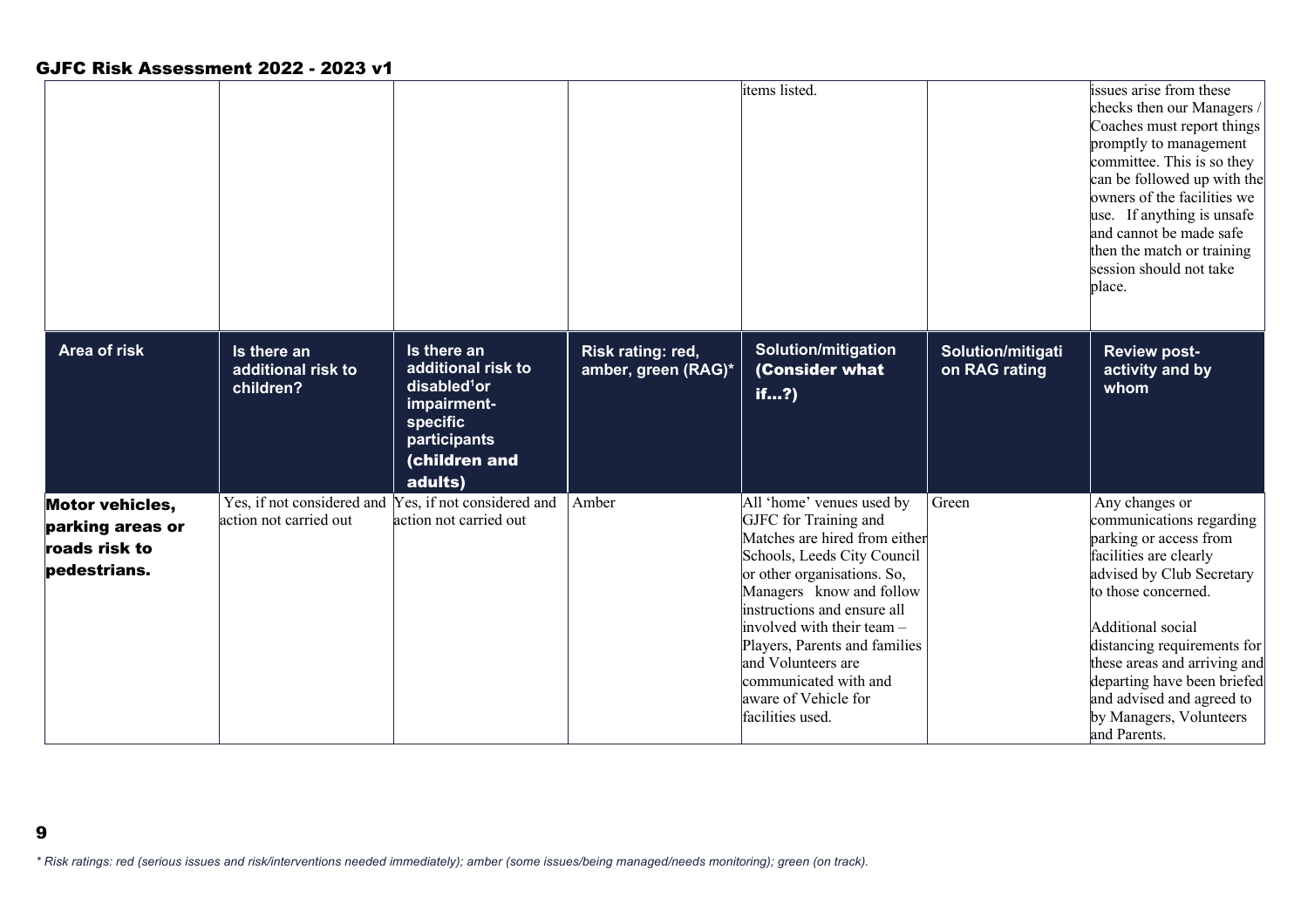| <b>Retrieval of balls</b><br>during matches and<br>training $-$ any areas<br>could be a hazard -<br>bushes, trees,<br>ditches                                                             | action not carried out                         | Yes, if not considered and Yes, if not considered and Amber<br>action not carried out                                                       |                                          | Varies on Match pitch. (Not Green<br>issue often on AWP 3G/4G<br>due enclosure height).<br>Manager to assess and agree<br>a safe system involving<br>Volunteers / Parents and not<br>involving junior players.<br>Spare match balls available.<br>Due COVID 19 balls to<br>retrieved with feet if possible<br>wiped down sanitizer after. |                                    | Managers have system and<br>ensure all involved with<br>their team - Players,<br>Parents and families and<br>Volunteers are<br>communicated with and<br>aware of system. Due<br>COVID 19 balls to<br>retrieved with feet if<br>possible / wiped down<br>sanitizer after.                                                                                                                                              |
|-------------------------------------------------------------------------------------------------------------------------------------------------------------------------------------------|------------------------------------------------|---------------------------------------------------------------------------------------------------------------------------------------------|------------------------------------------|-------------------------------------------------------------------------------------------------------------------------------------------------------------------------------------------------------------------------------------------------------------------------------------------------------------------------------------------|------------------------------------|-----------------------------------------------------------------------------------------------------------------------------------------------------------------------------------------------------------------------------------------------------------------------------------------------------------------------------------------------------------------------------------------------------------------------|
| <b>Match / Training</b><br>actual football too<br>hard/ or damaged<br>Someone injured by<br>such a ball.                                                                                  | Same                                           | Same                                                                                                                                        | Amber                                    | Balls should be checked by<br>Referee/Match<br>Official/Coaches prior to<br>games or training. Damaged<br>balls not used disposed of<br>and replaced                                                                                                                                                                                      | Green                              | Make sure all balls are<br>pumped to correct pressure,<br>as per the manufacturer's<br>guidelines. When<br>leather/surface peels they<br>should be destroyed.                                                                                                                                                                                                                                                         |
| Area of risk                                                                                                                                                                              | Is there an<br>additional risk to<br>children? | Is there an<br>additional risk to<br>disabled <sup>1</sup> or<br>impairment-<br><b>specific</b><br>participants<br>(children and<br>adults) | Risk rating: red,<br>amber, green (RAG)* | <b>Solution/mitigation</b><br>(Consider what<br>if?                                                                                                                                                                                                                                                                                       | Solution/mitigati<br>on RAG rating | <b>Review post-</b><br>activity and by<br>whom                                                                                                                                                                                                                                                                                                                                                                        |
| <b>Players and</b><br>coaches are<br>wearing the correct<br>footwear for the<br>surface. Sharp<br>/damaged studs or<br>blades can cause<br>lacerations and<br>other injuries to<br>others | Same                                           | Same                                                                                                                                        | Amber                                    | Managers check to make suregreen<br>that studs their players are<br>wearing appropriate footwear<br>for the surface. Players/<br>parents should regularly<br>check their studs.<br>Should any footwear be a<br>hazard then has to be<br>changed before participation.                                                                     |                                    | Manager to remind of this<br>hazard and inform parents<br>at training / matches<br>Player's boots and the<br>'blades' or 'studs' on them<br>should be checked<br>regularly for safety 'blades'<br>with sharp worn edges<br>and also 'studs' with sharp<br>or exposed metal - players<br>wearing such boots on<br>concrete or gravel should<br>therefore be actively<br>discouraged as this can<br>cause this problem) |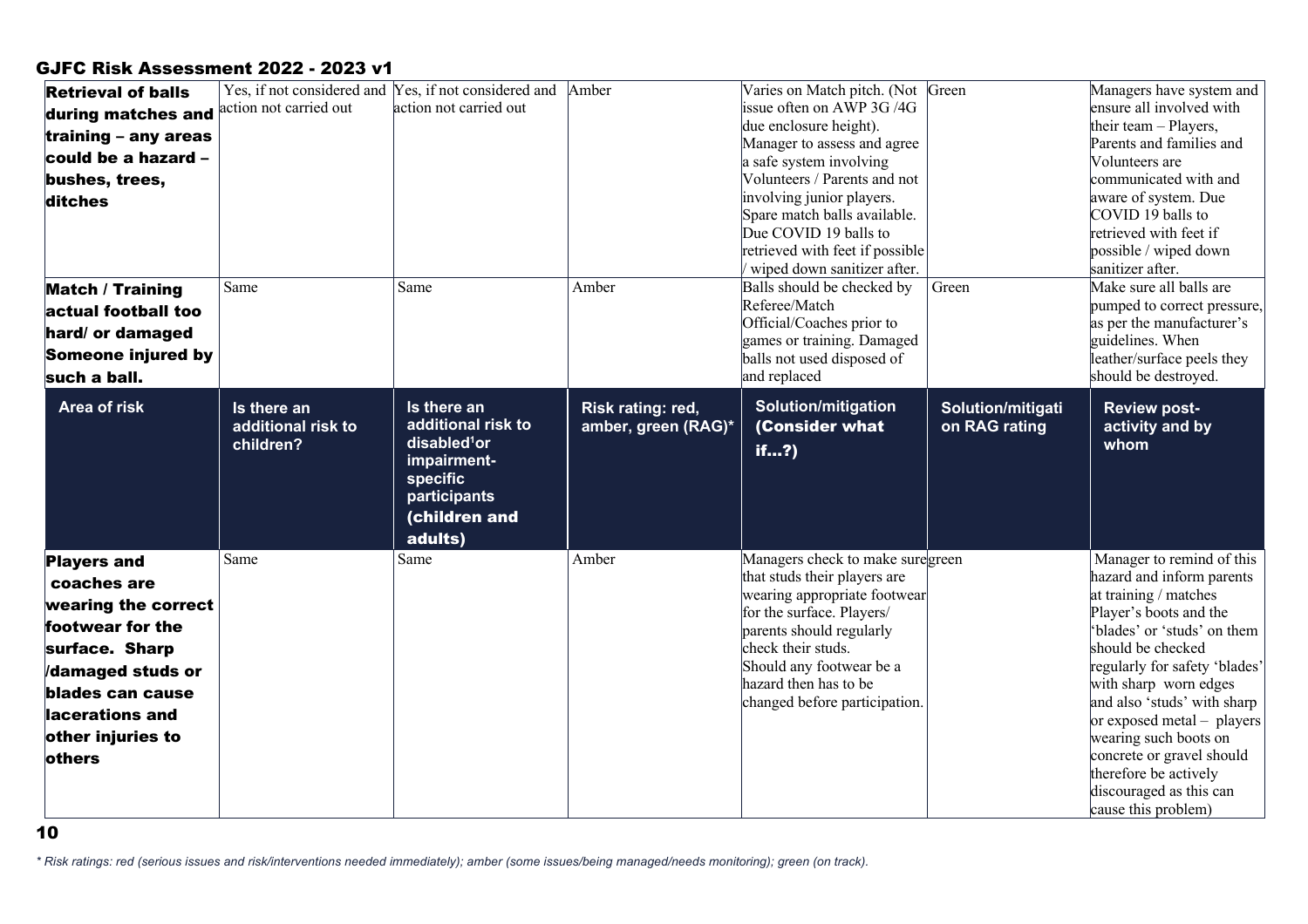|                        |      |      |       |                               |       | Referees do inspect<br>player's boots accordingly<br><b>FIFA Laws of the Game</b><br>and Guidelines for |
|------------------------|------|------|-------|-------------------------------|-------|---------------------------------------------------------------------------------------------------------|
|                        |      |      |       |                               |       | Referees)                                                                                               |
| <b>Jewelry causing</b> | Same | Same | Amber | All items of jewelry          | Green | Manage to remind of this                                                                                |
| strangulation if       |      |      |       | (necklaces, rings, bracelets, |       | hazard and inform parents                                                                               |
| loose or injuries or   |      |      |       | earrings, leather bands,      |       | at training / matches                                                                                   |
|                        |      |      |       | rubber bands, etc.) are       |       |                                                                                                         |
| lacerations to         |      |      |       | strictly forbidden and must   |       |                                                                                                         |
| <b>Players</b>         |      |      |       | be removed. Using tape to     |       |                                                                                                         |
|                        |      |      |       | cover jewelry is not          |       |                                                                                                         |
|                        |      |      |       | acceptable.                   |       |                                                                                                         |
|                        |      |      |       | (As per Law 4 The FA/FIFA)    |       |                                                                                                         |
|                        |      |      |       | Laws of the Game              |       |                                                                                                         |
|                        |      |      |       | concerning Equipment)         |       |                                                                                                         |

| <b>Area of risk</b>      | Is there an<br>additional risk to<br>children? | Is there an<br>additional risk to<br>disabled <sup>1</sup> or<br>impairment-<br><b>specific</b><br>participants<br>(children and<br>adults) | Risk rating: red,<br>amber, green (RAG)* | <b>Solution/mitigation</b><br>(Consider what<br>if? | <b>Solution/mitigation</b><br><b>RAG</b> rating | <b>Review post-</b><br>activity and by<br>whom |
|--------------------------|------------------------------------------------|---------------------------------------------------------------------------------------------------------------------------------------------|------------------------------------------|-----------------------------------------------------|-------------------------------------------------|------------------------------------------------|
| <b>Accidental bodily</b> | Siblings as spectators,                        | Possibly – team Manager                                                                                                                     | Amber                                    | Football is a contact sport                         | Green                                           | If in any doubt about the                      |
| harm- Injuries to        | perhaps younger than age                       | check                                                                                                                                       |                                          | and injuries are often seen                         |                                                 | severity of an injury and                      |
| players is a regular     | group playing                                  |                                                                                                                                             |                                          | as part and parcel of                               |                                                 | believe it could be life                       |
| <b>loccurrence and</b>   |                                                |                                                                                                                                             |                                          | participating. However, it                          |                                                 | threatening contact the                        |
|                          |                                                |                                                                                                                                             |                                          | is important that harm is                           |                                                 | emergency services on 999                      |
| should be taken          |                                                |                                                                                                                                             |                                          | reduced, for example by<br>wearing shin pads Clubs  |                                                 | As per Team's Emergency<br>Action Plan.        |
| very seriously.          |                                                |                                                                                                                                             |                                          | and Coaches ensure that all                         |                                                 | For all such accidents /                       |
| Injuries to members      |                                                |                                                                                                                                             |                                          | brecautions are taken in                            |                                                 | incidents complete a GJFC                      |
| of the public on the     |                                                |                                                                                                                                             |                                          | order to reduce the likely                          |                                                 | Accident Report form and                       |
| sidelines are less       |                                                |                                                                                                                                             |                                          | chances of an injury being                          |                                                 | submit asap to GJFC                            |
| common however           |                                                |                                                                                                                                             |                                          | sustained.                                          |                                                 | Health and Safety Officer.                     |
| still a fairly regular   |                                                |                                                                                                                                             |                                          | Players warm up and cool                            |                                                 |                                                |
|                          |                                                |                                                                                                                                             |                                          | down correctly. If a injury                         |                                                 | Parents have been advised                      |

11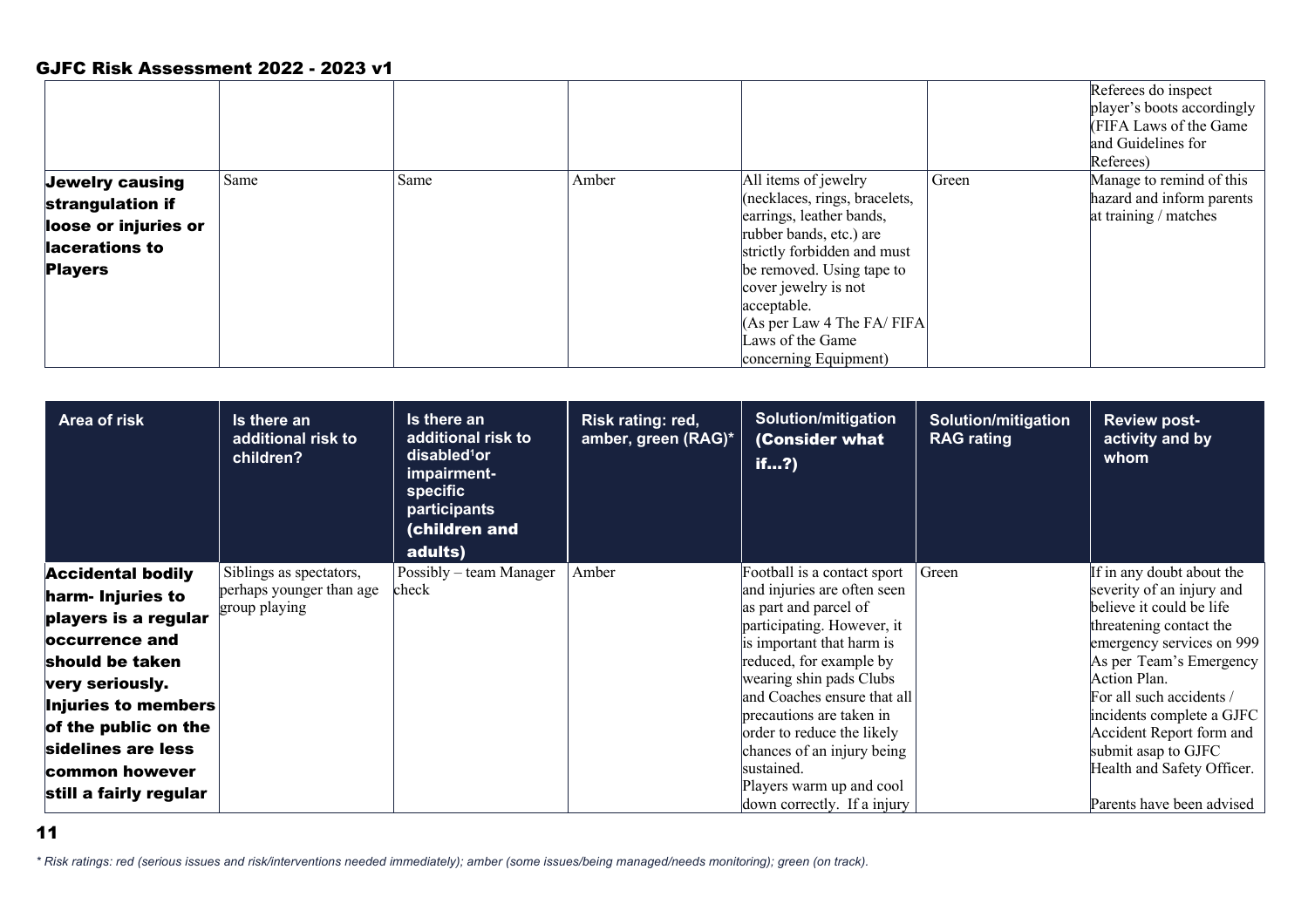| loccurrence.                                                                                                                                                          |                                                |                                                                                                                                             |                                          | should happen Managers<br>and Volunteers have FA<br>Emergency Aid training<br>and each team has own<br>First Aid Kit taken to every<br>session in the Managers<br>bag. Each team also has an<br><b>Emergency Action Plan</b><br>Any Head injury $-$ if in<br>doubt, FA concussion<br>guidelines must be<br>followed and GJFC Head<br>Injury card issued as a<br>minimum. |                                    | that they need to remain at<br>all football activity for<br>minor injuries. They have<br>given consent for first aid<br>though understand GJFC<br>Managers etc as EA<br>qualified volunteers will<br>only give this in life or<br>limb threatening situations. |
|-----------------------------------------------------------------------------------------------------------------------------------------------------------------------|------------------------------------------------|---------------------------------------------------------------------------------------------------------------------------------------------|------------------------------------------|--------------------------------------------------------------------------------------------------------------------------------------------------------------------------------------------------------------------------------------------------------------------------------------------------------------------------------------------------------------------------|------------------------------------|----------------------------------------------------------------------------------------------------------------------------------------------------------------------------------------------------------------------------------------------------------------|
| Area of risk                                                                                                                                                          | Is there an<br>additional risk to<br>children? | Is there an<br>additional risk to<br>disabled <sup>1</sup> or<br>impairment-<br><b>specific</b><br>participants<br>(children and<br>adults) | Risk rating: red,<br>amber, green (RAG)* | <b>Solution/mitigation</b><br>(Consider what<br>if?                                                                                                                                                                                                                                                                                                                      | Solution/mitigati<br>on RAG rating | <b>Review post-</b><br>activity and by<br>whom                                                                                                                                                                                                                 |
| <b>Conduct of players</b><br>could put any other<br>person at risk<br>including- other<br>players, match<br>officials, volunteers<br>and spectators<br>Dangerous Play | Same                                           | Same                                                                                                                                        | Red                                      | The referee should caution Amber<br>or send off an overly<br>aggressive player. If it is<br>believed violence could<br>occur the offending players<br>should be cautioned or sent<br>off. Managers should be<br>proactive and substitute<br>such a player and speak to                                                                                                   |                                    | The Manager should train<br>players to tackle correctly<br>and safely, avoiding<br>dangerous play. The club<br>should remove any player<br>from the field of play if<br>behaving in a violent or<br>dangerous manor. Remind<br>of Respect Code of              |

| anu speciaturs             |                          |                                   | such a player and speak to                                  | of Respect Code of                                   |
|----------------------------|--------------------------|-----------------------------------|-------------------------------------------------------------|------------------------------------------------------|
| <b>Dangerous Play,</b>     |                          |                                   | them before gets this far                                   | Conduct Young Players                                |
| physical violence.         |                          |                                   |                                                             | they agreed too.                                     |
| <b>Risks involved with</b> | Possibly, in some cases- | $Possibly - Team Manager$   Amber | Players / parents instructed   Green                        | If in any doubt about and                            |
| dehydration and            | Team Manager check       | check                             | to bring their own drinks                                   | believe it could be life                             |
| exhaustion (this is        |                          |                                   | and also additional water to<br>games and training. This is | threatening contact the<br>emergency services on 999 |
|                            |                          |                                   |                                                             |                                                      |

12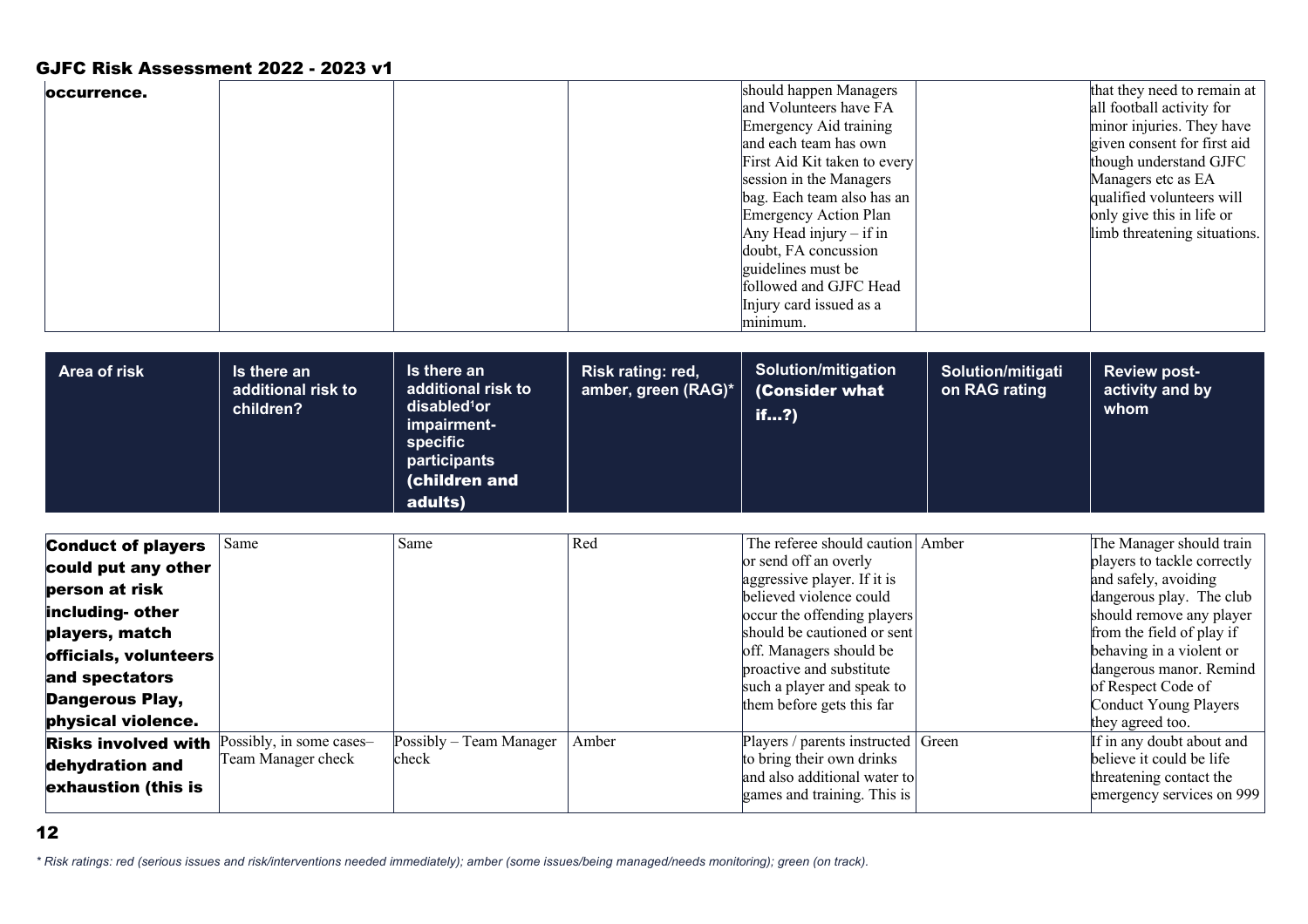| in addition to hot |  | to be checked. Managers   | As per Team's Emergency  |
|--------------------|--|---------------------------|--------------------------|
| weather)           |  | aware and act in cases of | Action Plan.             |
|                    |  | specific vulnerability.   | For any such incidents   |
|                    |  | Fainting / loss of        | complete a GJFC Accident |
|                    |  | consciousness contact the | Report form and submit   |
|                    |  | emergency services on 999 | asap to GJFC Health and  |
|                    |  | As per Team's Emergency   | Safety Officer.          |
|                    |  | Action Plan and as could  |                          |
|                    |  | be life threatening       |                          |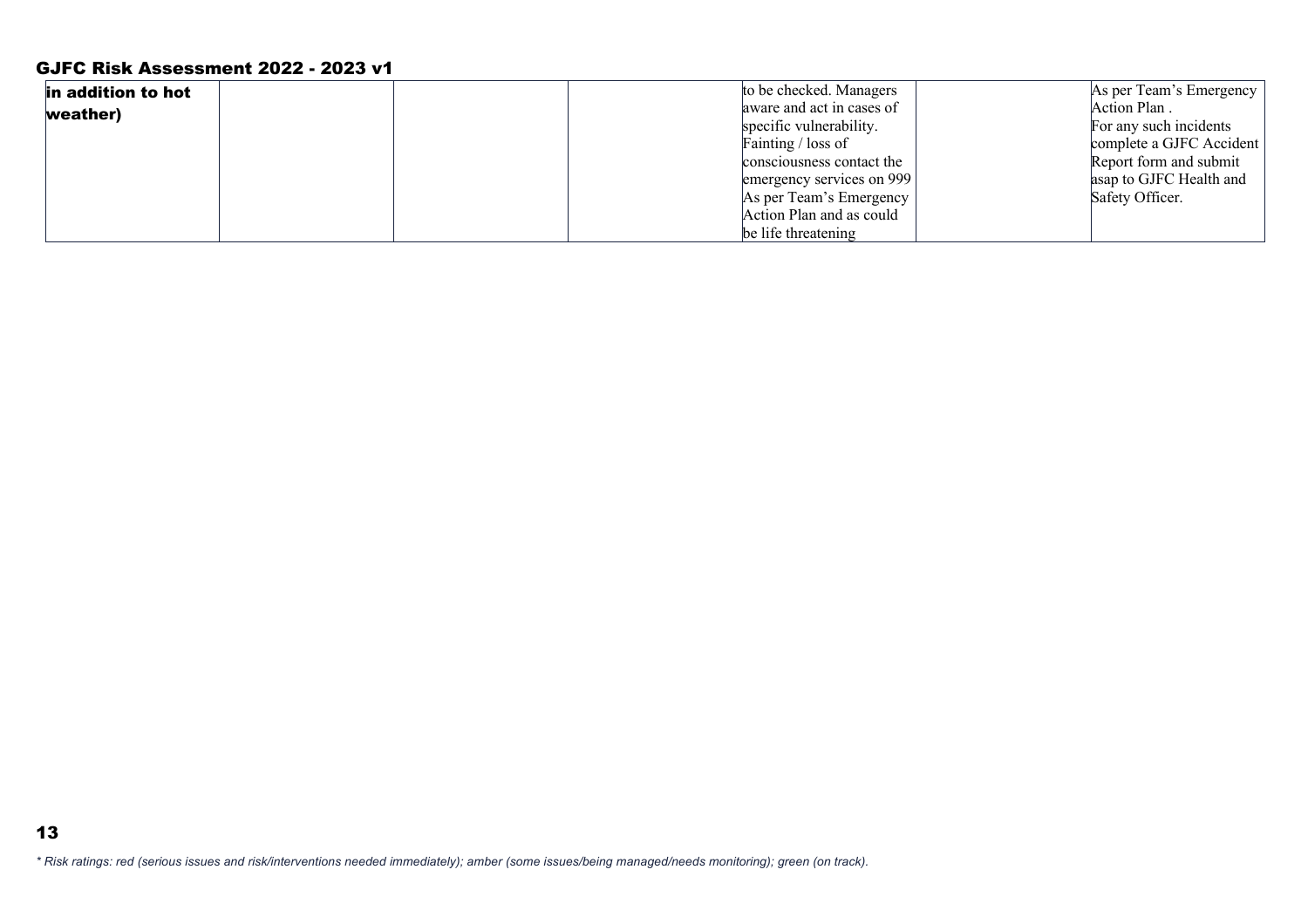#### **Area of risk Is there an additional risk to children? Is there an additional risk to disabled1or impairmentspecific participants**  (children and adults) **Risk rating: red, amber, green (RAG)\* Solution/mitigation** (Consider what if…?) **Solution/mitiga tion RAG rating Review postactivity and by whom** Proximity to the pitch. Players and spectators colliding: Players may collide with members of the club or public whilst running at speed Possibly, in some cases– Team Manager check Possibly – Team Manager check Amber This should be reduced a lot by the use of RESPECT barriers for Spectator areas. The use of these barriers is GJFC Policy for all matches. Spectators not allowed on any 4G 3G AWP playing surfaces – must be off it and on any viewing areas socially distanced Green Use of RESPECT barriers checked by GJFC. Members of the public must be a minimum of 2 meters from the edge of the sidelines, further back than 3 meters is recommended at most clubs so there is a 'run off' The Referee can insist that members of the public are to move back to a distance of his/her choosing with full support from the club. Any loss of consciousness by anyone present. Breathing issues Possibly, in some cases– Team Manager check Possibly – Team Manager check Red Managers aware and EA (First Aid) training includes importance and response for 'Sudden Cardiac Arrest' and actions inc use of Defibrillators. In any cases loss of consciousness contact the emergency services on 999 As per Team's Emergency Action Plan and as could be life threatening. Defibrillator collected also as per Team's Emergency Action Plan Amber Though in date for FA Emergency Aid Managers and Volunteers encouraged to complete FA online 'Sudden Cardiac Arrest' course as an important refresher. Ensure Team's Emergency Action Plan is complete regarding Defibrillator locations and collecting asap just in case.

#### GJFC Risk Assessment 2022 - 2023 v1

*\* Risk ratings: red (serious issues and risk/interventions needed immediately); amber (some issues/being managed/needs monitoring); green (on track).*

14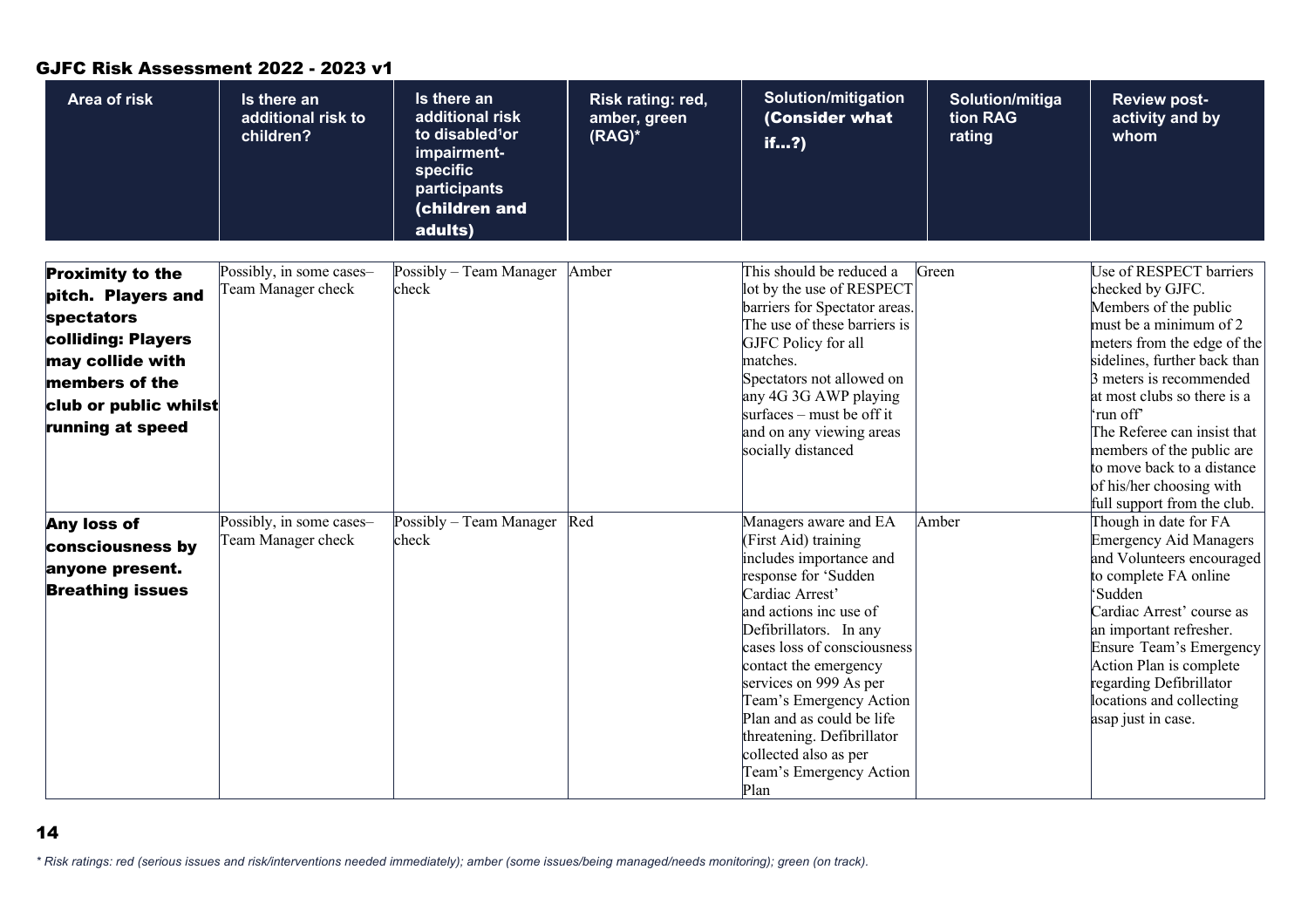| <b>Area of risk</b>                                                                                                                                                                                                                                                                                      | Is there an<br>additional risk to<br>children?                                                        | Is there an<br>additional risk<br>to disabled <sup>1</sup> or<br>impairment-<br>specific<br>participants | Risk rating: red,<br>amber, green<br>$(RAG)^*$ | <b>Solution/mitigation</b><br>(Consider what<br>if?                                                                                                                                                                                                                                                                                                                                                                                                                                                             | Solution/mitiga<br>tion RAG<br>rating | <b>Review post-</b><br>activity and by<br>whom                                                                                                                                                                                                                                                                                                                                                                                                                                                                                                                                                                                                                                                       |
|----------------------------------------------------------------------------------------------------------------------------------------------------------------------------------------------------------------------------------------------------------------------------------------------------------|-------------------------------------------------------------------------------------------------------|----------------------------------------------------------------------------------------------------------|------------------------------------------------|-----------------------------------------------------------------------------------------------------------------------------------------------------------------------------------------------------------------------------------------------------------------------------------------------------------------------------------------------------------------------------------------------------------------------------------------------------------------------------------------------------------------|---------------------------------------|------------------------------------------------------------------------------------------------------------------------------------------------------------------------------------------------------------------------------------------------------------------------------------------------------------------------------------------------------------------------------------------------------------------------------------------------------------------------------------------------------------------------------------------------------------------------------------------------------------------------------------------------------------------------------------------------------|
|                                                                                                                                                                                                                                                                                                          |                                                                                                       | (children and<br>adults)                                                                                 |                                                |                                                                                                                                                                                                                                                                                                                                                                                                                                                                                                                 |                                       |                                                                                                                                                                                                                                                                                                                                                                                                                                                                                                                                                                                                                                                                                                      |
| <b>Bleeding injuries -</b><br>as a contact sport,<br>risk of picking up an<br>injury or open<br>wound during a<br>fixture/training<br>although not<br>common Blood loss<br>big impact on life<br>and risks<br>associated with<br><b>Blood, So safety of</b><br>players, officials<br>and volunteers too. | Possibly, in some cases,<br>more fear & upset than<br>young people on average –<br>Team Manager check | Possibly - Team Manager Red<br>check                                                                     |                                                | First Aid kit provided to<br>every team manager and<br>managers bag with<br>dressings, wipes, gloves etc<br>Managers and Volunteers<br>have FA Emergency Aid<br>training and each team has<br>own First Aid Kit taken to<br>every session in the<br>Managers bag. Each team<br>also has an Emergency<br>Action Plan<br>Any bleeding injury First<br>Aider to follow training re<br>Hazards of Blood to injured<br>person and others present<br>including themselves.<br>Yellow waste bags in First<br>Aid kits. | Amber                                 | If in any doubt about the<br>severity of an injury so<br>significant blood loss, can't<br>be stopped by First Aid it<br>could be life/limb<br>threatening contact the<br>emergency services on 999<br>As per Team's Emergency<br>Action Plan.<br>For all such accidents /<br>incidents complete a GJFC<br>Accident Report form and<br>submit asap afterwards to<br>GJFC Health and Safety<br>Officer.<br>Parents have been advised<br>that they need to remain at<br>all football activity for<br>minor injuries. They have<br>given consent for first aid<br>though understand GJFC<br>Managers etc as EA<br>qualified volunteers will<br>only give this in life or<br>limb threatening situations. |

**C***\* Risk ratings: red (serious issues and risk/interventions needed immediately); amber (some issues/being managed/needs monitoring); green (on track).*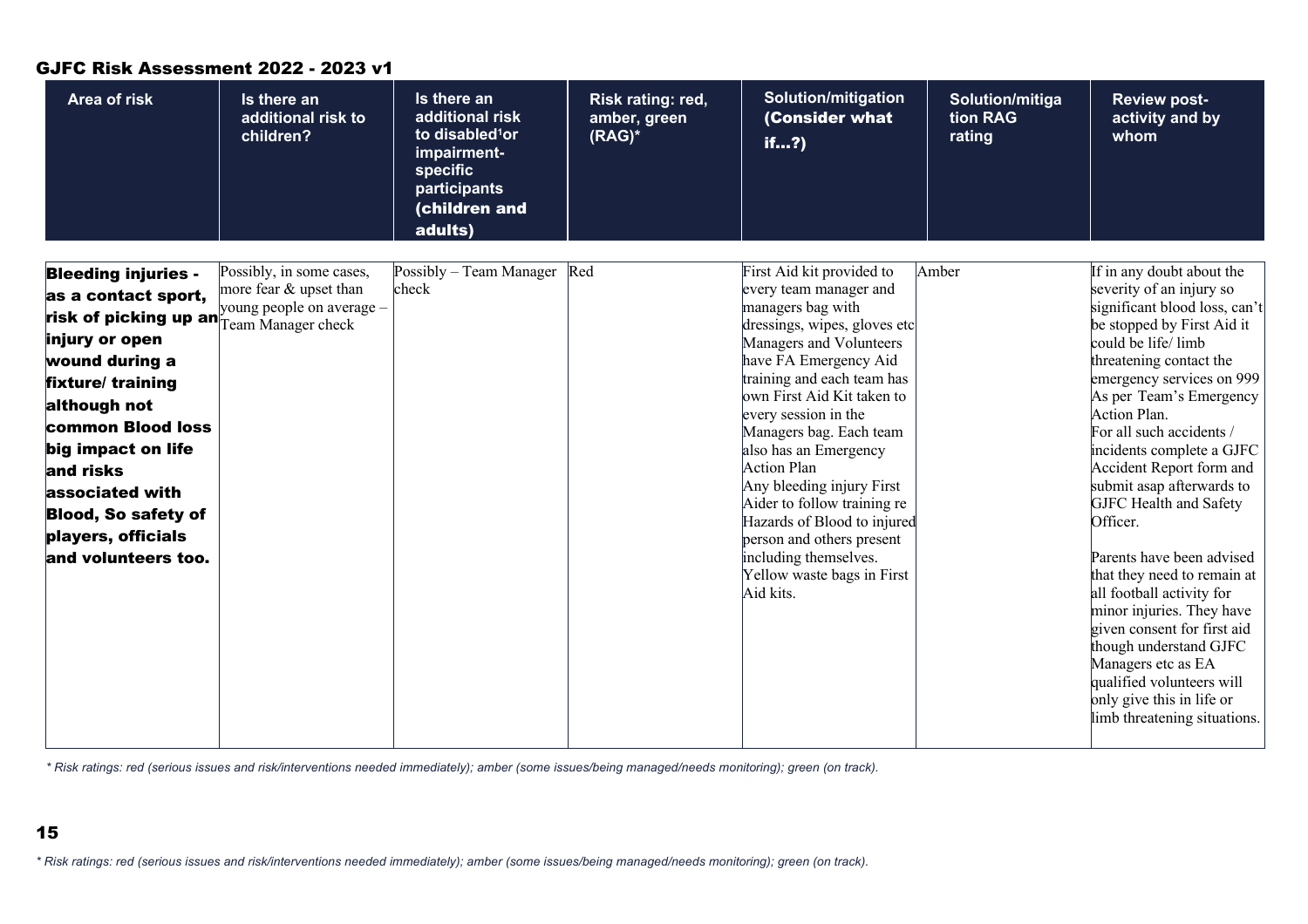| Area of risk                                | Is there an<br>additional risk to<br>children?                                       | Is there an<br>additional risk to<br>disabled <sup>1</sup> or<br>impairment-<br>specific<br>participants<br><b>(children and</b><br>adults) | Risk rating: red,<br>amber, green (RAG)* | <b>Solution/mitigation</b><br>(Consider what<br>if?                                                                                                                                                                                                                                                                                       | <b>Solution/mitigation</b><br><b>RAG</b> rating | <b>Review post-</b><br>activity and by<br>whom                                                                                                                                                                                                                                                            |
|---------------------------------------------|--------------------------------------------------------------------------------------|---------------------------------------------------------------------------------------------------------------------------------------------|------------------------------------------|-------------------------------------------------------------------------------------------------------------------------------------------------------------------------------------------------------------------------------------------------------------------------------------------------------------------------------------------|-------------------------------------------------|-----------------------------------------------------------------------------------------------------------------------------------------------------------------------------------------------------------------------------------------------------------------------------------------------------------|
| <b>Travel</b>                               | Yes, players advised travel Yes, travel only with                                    |                                                                                                                                             | Amber                                    | Remind parents/carers and Green                                                                                                                                                                                                                                                                                                           |                                                 | Managers Review after                                                                                                                                                                                                                                                                                     |
| arrangements to<br><b>Football activity</b> | only with household<br>members (support bubble).<br>Parents advised and<br>consented | household members. Avoid<br>public transport if<br>possible/or wear a face<br>covering.                                                     |                                          | adults are aware of<br>Government guidance re<br>travel.                                                                                                                                                                                                                                                                                  |                                                 | football sessions and<br>respond to any concerns<br>they have, possibly<br>contacting specific parents<br>direct.                                                                                                                                                                                         |
| <b>Changing/showers/</b><br>toilets:        | Possibly, in some cases-<br>Team Manager check                                       | Possibly – Team Manager<br>check                                                                                                            | Amber                                    | Parents and all Managers/<br>Volunteers advised for all<br>training facilities currently<br>used Toilets / changing etc<br>closed due Covid-19;<br>Instructed and reminded<br>players to go to toilet<br>beforehand and<br>arrive already changed and<br>ready. Training sessions are<br>also shorter so less time /<br>need for toilets. | Green                                           | Pitches Officer / Managers<br>concerned to review<br>situation with facilities<br>such as Shaw Lane,<br>Bedquilts and Yarnbury<br>RFC for Matches in<br>September and<br>communicate.<br>Away fixtures September<br>onwards, Manager to<br>obtain information<br>beforehand and advised all<br>concerned. |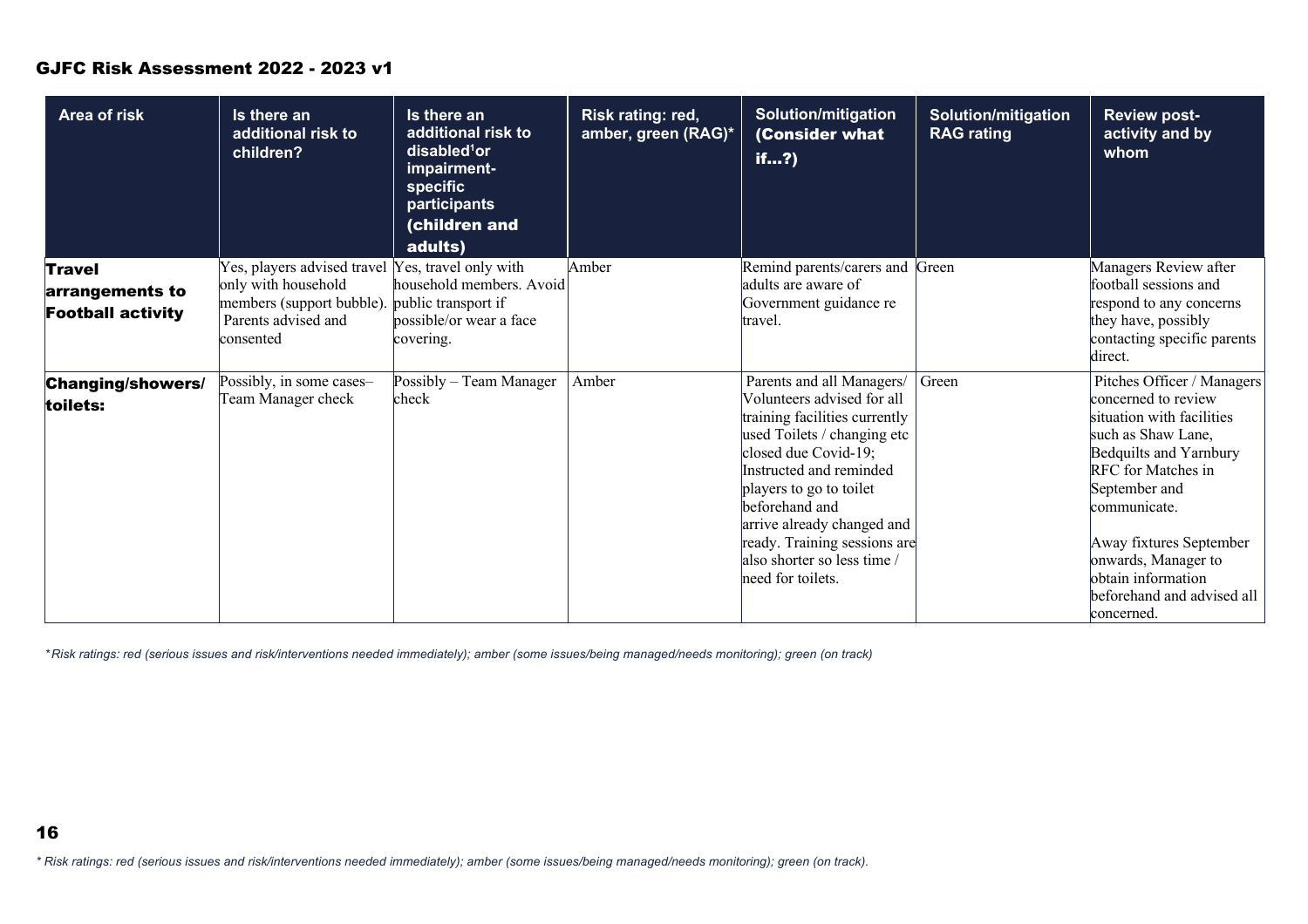| <b>Area of risk</b>                                                                                                                                                                                                                                                                                                                                                                 | Is there an<br>additional risk to<br>children?                                                                                                                                                                                                            | Is there an<br>additional risk to<br>disabled <sup>1</sup> or<br>impairment-<br>specific<br>participants<br>(children and<br>adults) | Risk rating: red,<br>amber, green (RAG)* | <b>Solution/mitigation</b><br>(Consider what<br>if?                                                                                                                                                   | <b>Solution/mitigation</b><br><b>RAG</b> rating | <b>Review post-</b><br>activity and by<br>whom                                                                                                                            |
|-------------------------------------------------------------------------------------------------------------------------------------------------------------------------------------------------------------------------------------------------------------------------------------------------------------------------------------------------------------------------------------|-----------------------------------------------------------------------------------------------------------------------------------------------------------------------------------------------------------------------------------------------------------|--------------------------------------------------------------------------------------------------------------------------------------|------------------------------------------|-------------------------------------------------------------------------------------------------------------------------------------------------------------------------------------------------------|-------------------------------------------------|---------------------------------------------------------------------------------------------------------------------------------------------------------------------------|
| <b>Participant</b><br>additional needs,<br><b>CONSIDER</b><br>• Deaf players<br>(BSL<br>signers);<br>• Blind players;<br>• Wheelch<br>air<br>accessib<br>ility;<br>• Learning<br>disability;<br>• Autism;<br>• ADHD;<br>• Pan-disability;<br>• Impairment-<br>specific;<br><b>Communicati</b><br>on where<br><b>English not</b><br>spoken/first<br>language.<br><b>• ANY OTHERS</b> | Possibly in some cases-<br>needs etc advised by<br>parents / carers<br>appropriately on the<br>players Annual<br>Registration Form. Team<br>Manager checks further<br>and advises and is<br>supported regarding<br>Reasonable Adjustments<br>requirements | See area of risk                                                                                                                     | Amber                                    | GJFC is an inclusive<br>organization with<br>appropriate policies and<br>procedures. Respect Codes<br>of conduct at all levels,<br>Child Welfare &<br>Safeguarding Children<br>policy and procedures. | Amber as Monitoring<br>ongoing                  | CWOs/DSO and club<br>secretary to monitor and<br>keep track of any needs<br>here as advised by a Team<br>Manager and support also<br>provide any safeguarding<br>support. |

- *\* Risk ratings: red (serious issues and risk/interventions needed immediately); amber (some issues/being managed/needs monitoring); green (on track).*
- 17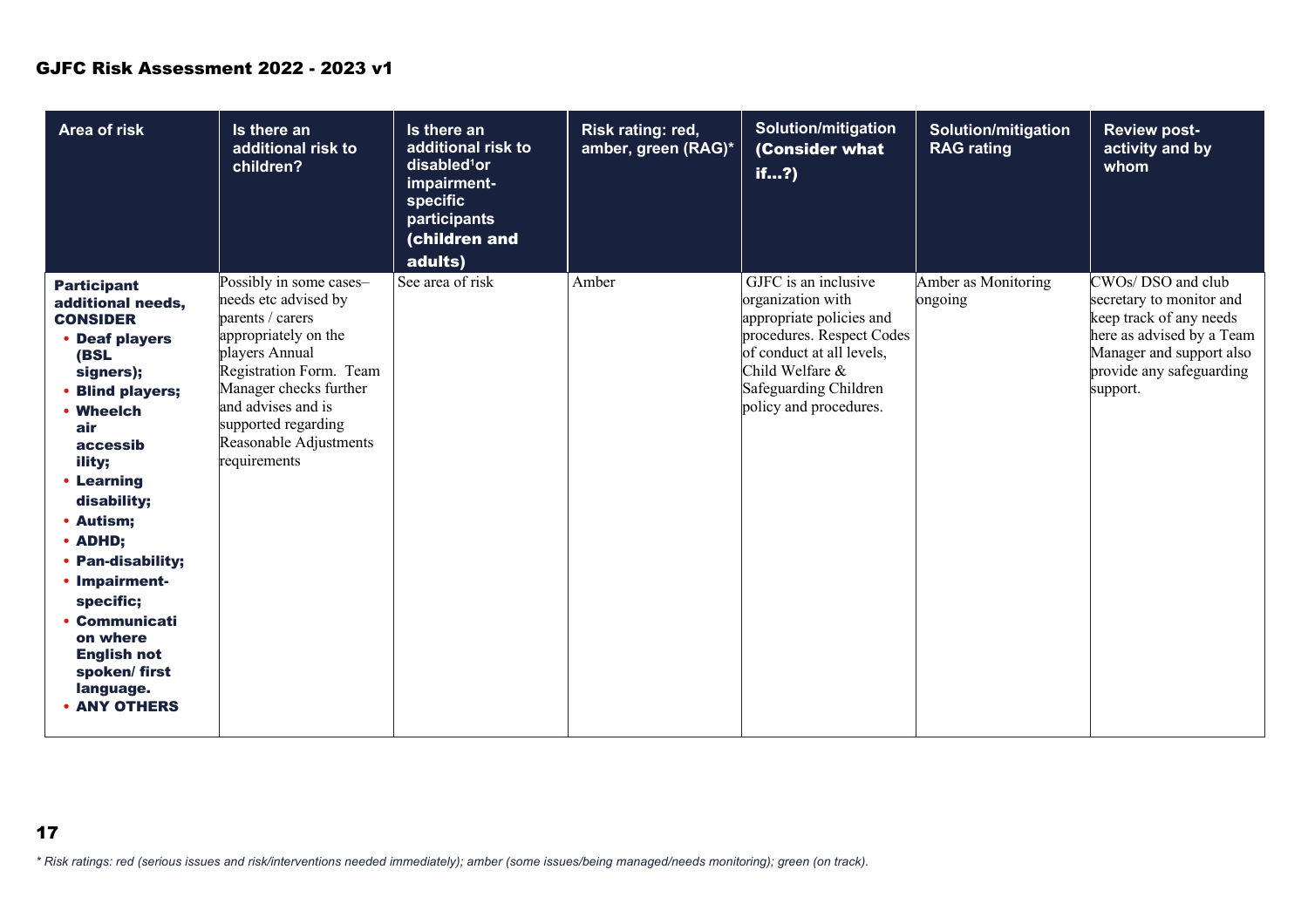| Area of risk                                                                    | Is there an<br>additional risk to<br>children? | Is there an<br>additional risk to<br>disabled <sup>1</sup> or<br>impairment-<br>specific<br>participants<br><b>children and</b><br>adults) | Risk rating: red,<br>amber, green (RAG)* | <b>Solution/mitigation</b><br>(Consider what<br>if?                                                                                                                                                                                 | <b>Solution/mitigation</b><br><b>RAG rating</b> | <b>Review post-</b><br>activity and by<br>whom |
|---------------------------------------------------------------------------------|------------------------------------------------|--------------------------------------------------------------------------------------------------------------------------------------------|------------------------------------------|-------------------------------------------------------------------------------------------------------------------------------------------------------------------------------------------------------------------------------------|-------------------------------------------------|------------------------------------------------|
| <b>Relevant medical</b><br><b>linformation in</b><br>respect of<br>participants | Yes, if information is<br>lunknown.            | Yes, if information is<br>lunknown.                                                                                                        | Red                                      | Gather info prior to footballAmber<br>activity from Member<br>forms, risk assess; agree<br>with relevant parties-<br>parents/carers & manager<br>and DSO/CWO<br>who needs to know any<br>confidential info and share<br>accordingly |                                                 | Review and implement                           |
| No spitting,<br><b>Hygiene protocol;</b><br><b>Disciplinary</b><br>procedures.  | Yes                                            | Yes                                                                                                                                        | Red                                      | This is expressly stated that it Amber<br>should not occur in all<br>information and Re start<br>declaration parents have made<br>Disciplinary procedures can<br>follow initial warnings.                                           |                                                 | Review and remind and<br>reinforce             |
| No chewing gum,<br><b>Hygiene protocol;</b>                                     | Yes                                            | Yes                                                                                                                                        | Red                                      | Not allowed anyway due<br>choking risk during football<br>Activity and AWP / 3G /4G<br>rules. However more of issue<br>and risk due COVID 19<br>Hygiene protocol; GJFC<br>Disciplinary procedures                                   | Amber                                           | Review and remind and<br>reinforce             |

*\* Risk ratings: red (serious issues and risk/interventions needed immediately); amber (some issues/being managed/needs monitoring); green (on track).*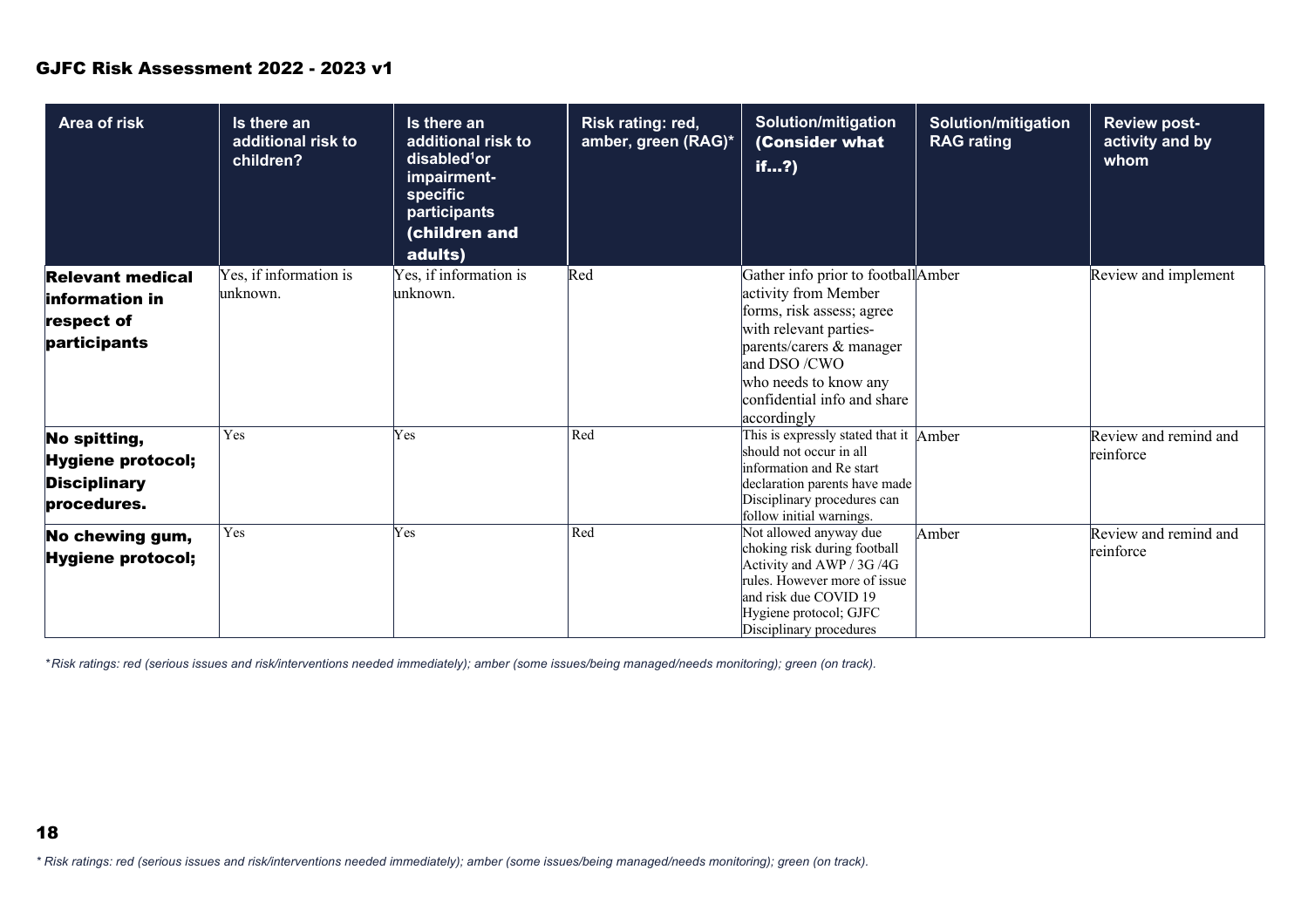| Area of risk                                              | Is there an<br>additional risk to<br>children? | Is there an<br>additional risk to<br>disabled <sup>1</sup> or<br>impairment-<br><b>specific</b><br>participants<br>(children and<br>adults) | Risk rating: red,<br>amber, green (RAG)* | <b>Solution/mitigation</b><br><b>Consider what</b><br>if?)                                                                                                                                                                                                                                         | <b>Solution/mitigation</b><br><b>RAG</b> rating | <b>Review post-</b><br>activity and by<br>whom                                                                                        |
|-----------------------------------------------------------|------------------------------------------------|---------------------------------------------------------------------------------------------------------------------------------------------|------------------------------------------|----------------------------------------------------------------------------------------------------------------------------------------------------------------------------------------------------------------------------------------------------------------------------------------------------|-------------------------------------------------|---------------------------------------------------------------------------------------------------------------------------------------|
| <b>Local medical</b><br>centres/first aid<br>arrangements | N/A                                            | N/A                                                                                                                                         | Amber                                    | Managers and Volunteers<br>have FA Emergency Aid<br>training and each team has<br>own First Aid Kit taken to<br>every session in the Managers<br>bag. Each team also has an<br>Emergency Action Plan they<br>prepared with location,<br>address, postcode and number<br>for local medical centres. | Green                                           | Managers to check their<br>Teams Emergency Action<br>Plan is up to date for $2022 -$<br>2023 season and facilities they<br>are using. |
| <b>Emergency</b><br><b>levacuation</b><br>procedures      | Possibly, in some cases-<br>Team Manager check | Possibly – Team Manager<br>check                                                                                                            | Amber                                    | Parents and all Managers/<br>Volunteers advised for all<br>training facilities of these,<br>inc assembly area etc.                                                                                                                                                                                 | Green                                           | Managers to check their<br>information up to date for<br>$2022 - 2023$ season and<br>facilities they are using.                       |

*\* Risk ratings: red (serious issues and risk/interventions needed immediately); amber (some issues/being managed/needs monitoring); green (on track).*

*\* Risk ratings: red (serious issues and risk/interventions needed immediately); amber (some issues/being managed/needs monitoring); green (on track).*

19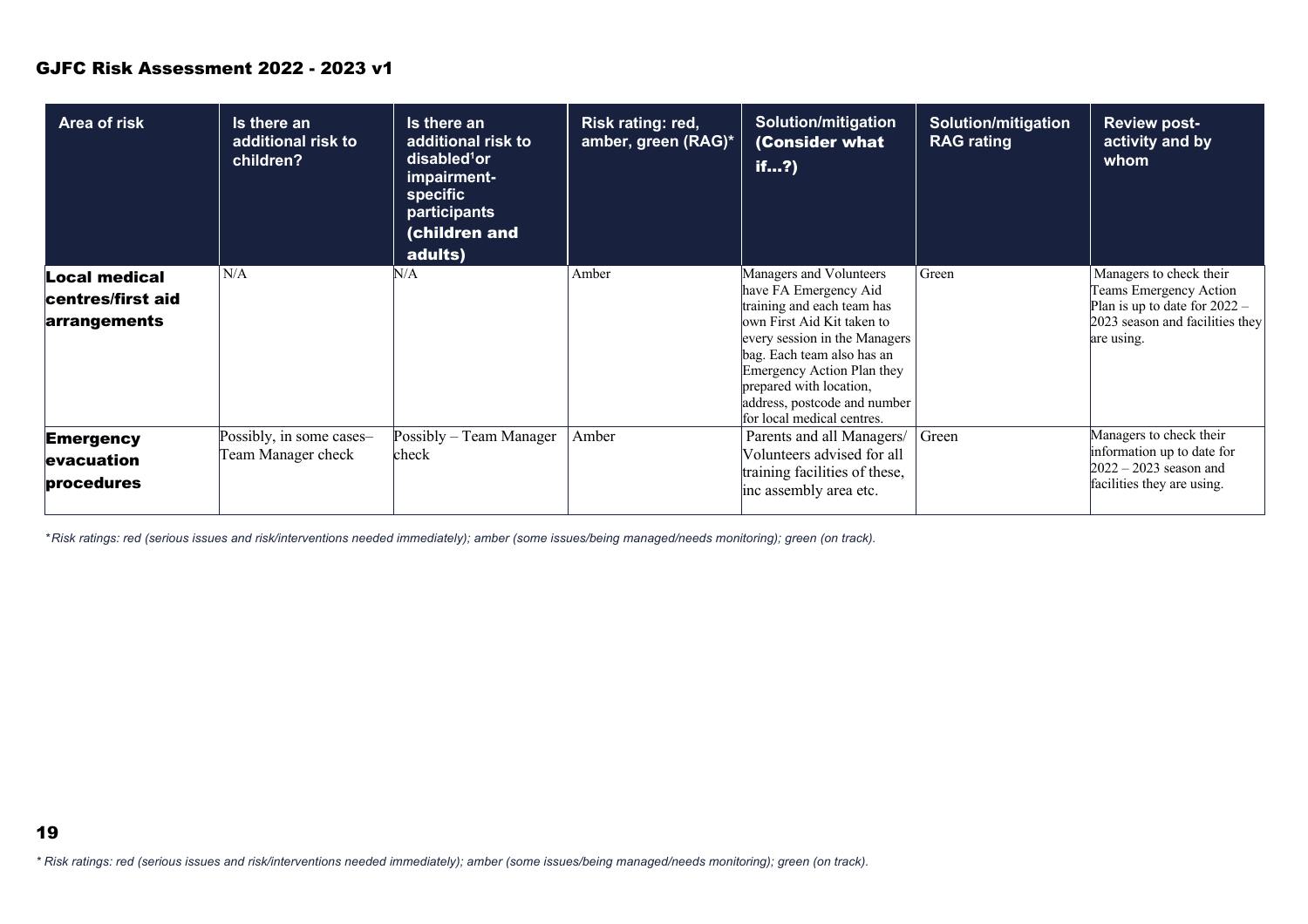

# GJFC RISK ASSESSMENT

### RISK ASSESSMENT COMPLETED BY:

**NAME 1:** Insert your name etc as team manager please

CLUB ROLE: Insert your team & your role as manager please

SIGNATURE: please sign electronically (or print off and scan)

DATE: // please add date of signing

**NAME 2: Ruth McGahan** 

CLUB ROLE: GJFC Health & Safety Officer

SIGNATURE: Ruth McGahan

DATE:

### CHECKED BY CLUB COMMITTEE MEMBER:

**NAME:** Nicky Clarke

CLUB ROLE: Club Secretary & COVID 19 Officer

SIGNATURE:

DATE: / / (This is final signature to be added

#### 20